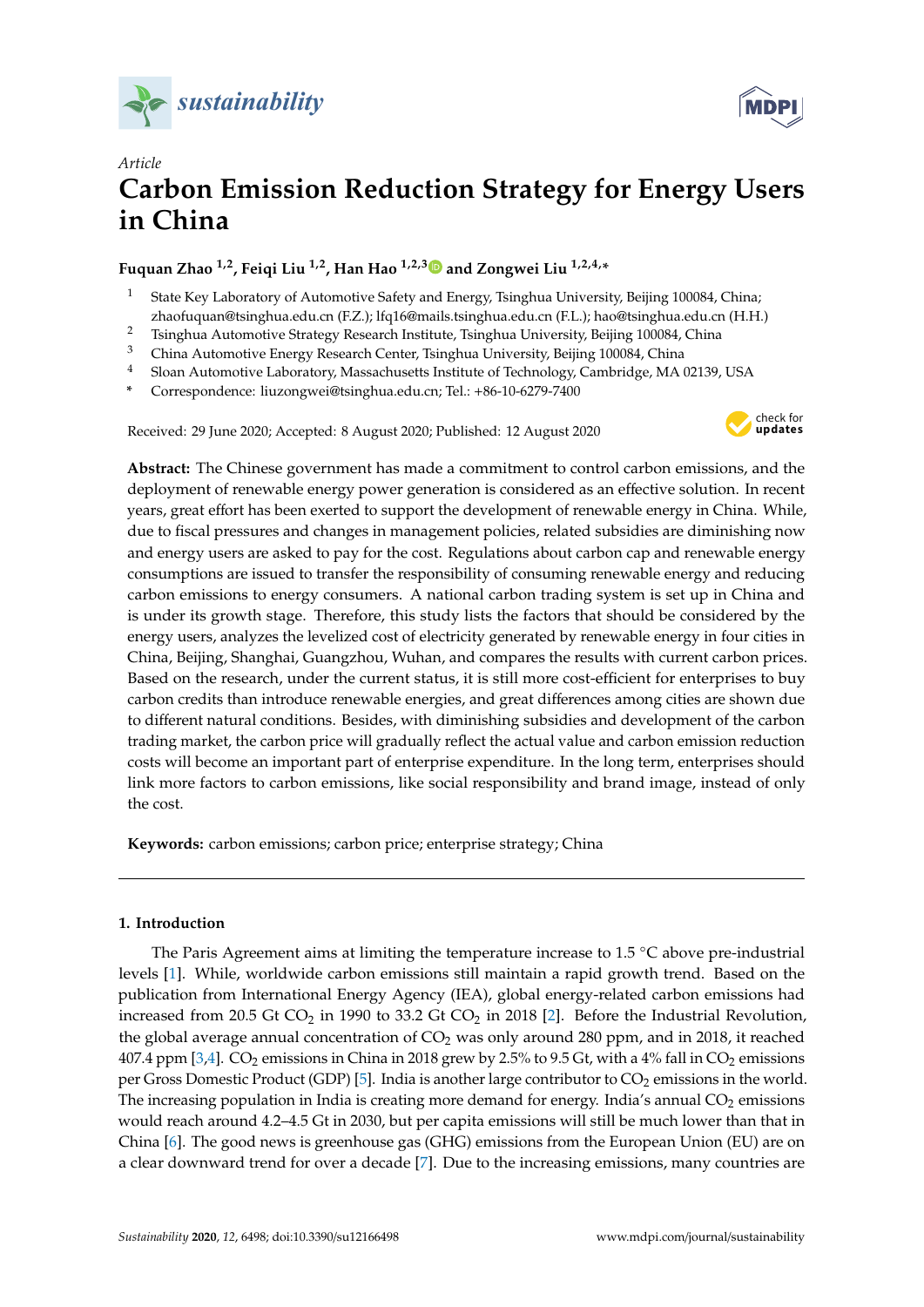trying to improve energy structure and introducing new technologies and policies to control emissions as much as possible.

The European Commission is a pioneer in carbon emissions control. The EU emissions trading system (EU ETS) is the world's first major carbon market and remains the biggest one [\[8\]](#page-15-1). The trading system started to work in 2005, and by 2017, there had been a 22% reduction in emissions, compared with 1990, with 58% growth in economy over the same period [\[9\]](#page-15-2). Some studies have paid attention to the impact of the introduction of EU ETS on enterprise development. Martin et al. summarized the impacts of the EU ETS on regulated firms from three broadly defined impacts:  $CO<sub>2</sub>$  emissions, economic performance and competitiveness and innovation [\[10\]](#page-15-3). Based on their study, in economic aspect, compared with non-ETS companies, EU ETS participants reported that they had a slightly higher tendency to scale down their business in order to cope with future carbon pricing. Oestreich et al. analyzed the relationship between carbon emissions and stock returns under the EU ETS [\[11\]](#page-15-4). They found that companies with high carbon emissions would face higher carbon risks and showed higher expected returns. Now the program is in Phase 3, from 2013 to 2020. To meet the growing energy demand and keep within the emission cap, the development of renewable energy seems a promising strategy for countries in the EU. Due to different situations among countries, the shares of renewable energy in total energy consumption also fluctuate greatly. The shares of energy from renewable sources in Iceland and Norway were up to over 70% in 2017. In Luxembourg, this share was only 6.38% at the same time. The average level of 28 countries in the EU is 17.51% [\[12\]](#page-15-5).

In the U.S., in order to reduce carbon emissions, the scale of renewable energy is also expanding. The average level of renewable energy consumption in total primary energy consumption in the U.S. increased from 6.22% in 2005 to 11.38% in 2018 [\[13\]](#page-15-6). In 2018, around 18% power generation came from renewable energy, and according to the Energy Information Administration (EIA), this proportion may increase to 31% in 2050 in the Reference case [\[14\]](#page-15-7). California is a state with more aggressive environmental policies. In California, an estimated 34% of electricity came from renewable sources in 2018 [\[15\]](#page-15-8). In 2017, President Donald Trump decided to withdraw the U.S. from the Paris climate agreement [\[16\]](#page-15-9). There will be more uncertainties for the future low-carbon development in the U.S.

In order to fulfill its commitment, the Chinese government has also introduced a series of measures and policies to limit the energy use and carbon emissions. From the energy supply side, national and local subsidies are applied to support the renewable energy development. Renewable energy power plant builders and users can enjoy certain financial support. From the energy demand side, Carbon Emission Trading System, Guarantee Mechanism of Renewable Energy Power Consumption, and other consumption requirements are involved to support the low carbon development. The details will be introduced in the later part.

As mentioned, the introduction of renewables is treated as an important way to reduce carbon emissions, and countries are actively promoting the development of renewable energy. Subsidy measures are usually used to stimulate related industries in the initial stage. In the long term, the goals of national carbon reduction will inevitably be transferred to enterprises for implementation. China's relevant policies are currently in this transition. With more carbon emission restrictions, energy users in China will face new opportunities and challenges. It is crucial for enterprises (energy users) to know about what factors they need to consider in the carbon emission reduction process and what is the most economical plan in the short term. In this area, previous research about China is mainly divided into two aspects.

One focuses on the development trend of national policies, including the carbon trading system, renewable energy development planning and fiscal support for renewable energy, etc. Weng et al., Lo, Liu et al., Zhang et al., and Zhao et al., reviewed the development of China's carbon trading market and introduced the status of China's carbon trading market [\[17](#page-15-10)[–22\]](#page-15-11). Some of them provided policy recommendations based on analysis and some focused on the policies and planning for renewables. Overall reviews of renewable energy subsidy policies are made by Shen et al., and Zeng et al. [\[23](#page-15-12)[,24\]](#page-15-13). Others paid attention to renewable energy incentive policies,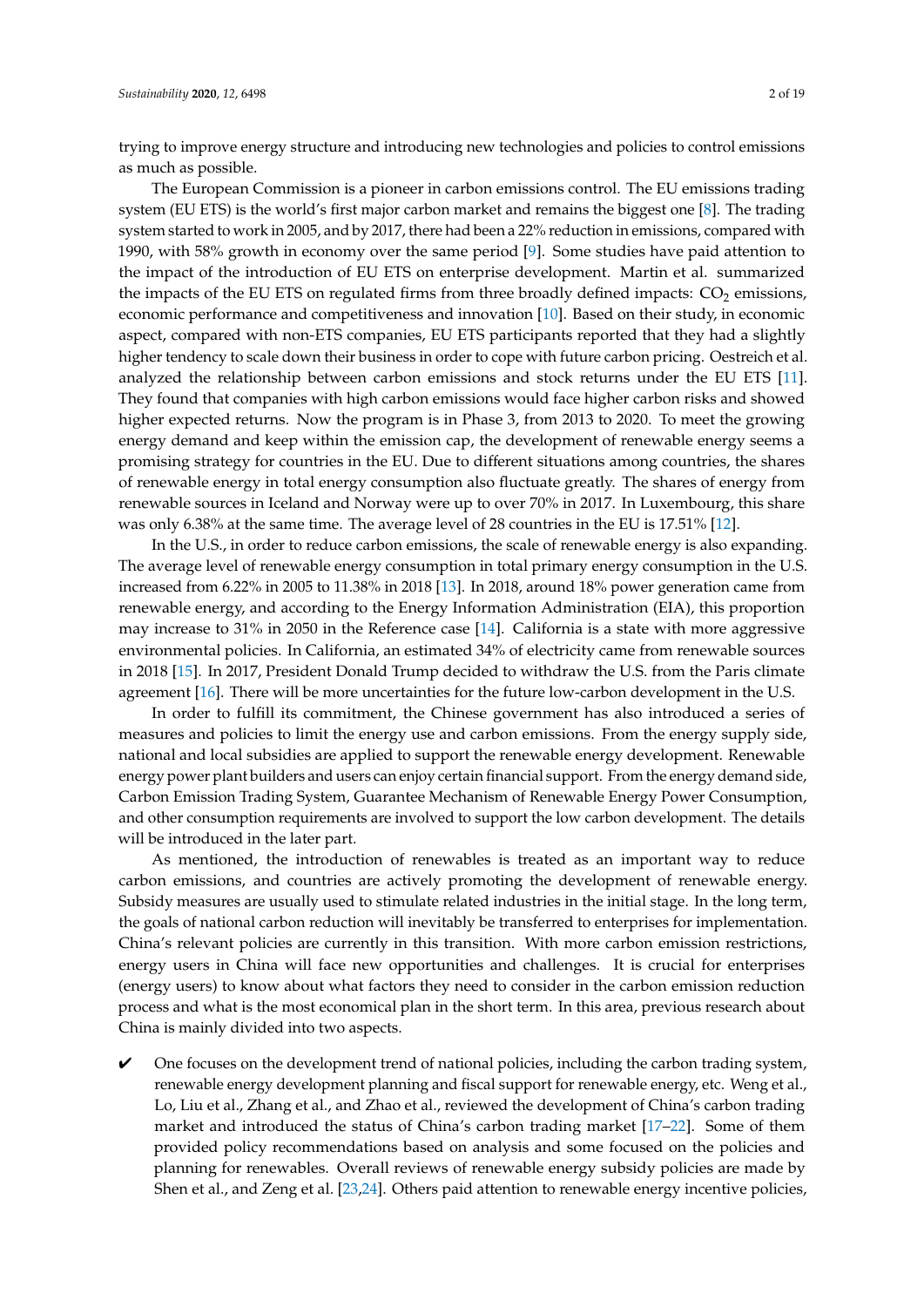and analyzed the opportunities and challenges for energy users [\[25–](#page-15-14)[28\]](#page-15-15). They are all primarily inclined to policy analysis; due to the changeable market, there have been many policy updates.

 $\triangledown$  The other one focuses on the cost of power generated by renewables [\[29–](#page-15-16)[31\]](#page-15-17). These studies only took renewable energy policies into consideration and did not mentioned their impacts on other respects, like carbon price.

Overall, previous studies are biased towards unilateral research, without considering the risks faced by enterprises comprehensively, or the policies studies are outdated without applying to the latest policies in China. Research should be conducted to provide a comprehensive analysis of the opportunities and challenges faced by enterprises, the factors they should consider and the economy of their choice under different carbon reduction pathways. In this study, we summarize China's current carbon emissions trading policies and policies related to the development of renewable energy, based on which we analyze the factors and related costs that energy users need to consider to achieve carbon emissions requirements.

China's latest carbon reduction measures and policy requirements are introduced in the next section. Current and short-term energy structures in China are included in the third part, and the carbon intensity of electricity is calculated. Based on policies and regulations mentioned in previous sectors, the fourth part takes manufacturing enterprises as an example and lists the factors, the risks and challenges to be considered. Four cities in China, Beijing, Shanghai, Guangzhou and Wuhan, are chosen as examples to analyze the differences among different local policies. Finally, conclusions are made to summarize current situations for enterprises and provide some recommendations. The research results can enable energy users to more comprehensively consider the pathway to achieve low-carbon development in China.

#### **2. Policy Review**

#### *2.1. Carbon Trading System*

A carbon trading system is considered as a popular and efficient way to control carbon emissions from the user side. The EU ETS was launched in 2005 [\[32\]](#page-15-18). It is the first, largest and most prominent system for regulating carbon emissions and allocating them across European countries. In Oct 2011, National Development and Reform Commission (NRDC) in China decided to introduce a carbon market into China, and chose seven provinces/cities (hereinafter referred to as provinces) as pilots, including Beijing, Tianjin, Shanghai, Chongqing, Hubei, Guangdong (except Shenzhen) and Shenzhen [\[33\]](#page-15-19). Fujian voluntarily joined the carbon market in 2016. However, as shown in Table [1,](#page-4-0) different provinces have different regulations about covered sectors [\[34–](#page-16-0)[41\]](#page-16-1). Some of the provinces take energy consumption or carbon emissions above a certain size as the criterion. While, other cities only monitor and assess carbon emissions from certain industries or set different criteria for different industries, like Shanghai and Guangdong. Over time, carbon markets in those pilot provinces are covering a wider and wider range of industries and the standard emissions values for mandatory assessments are getting lower and lower. Therefore, more enterprises are now becoming involved in the carbon trading market.

The differences in policies lead to different difficulties in meeting the requirements, which makes the carbon prices vary from province to province. Besides, because the carbon trading system in China is still in its growth stage, the price of emission allowance fluctuates. At the end of 2017, the central government announced the setup of the national carbon trading market. The power generation industry was chosen as the pioneer. Power generation companies with annual emissions higher than  $26,000$  tons  $CO<sub>2,eq</sub>$  or with energy consumption higher than 10,000 tons of standard coal equivalent (tce) will be compulsively involved. After one year for data collection and system construction, and another year for simulated trading, the national market will include more participants.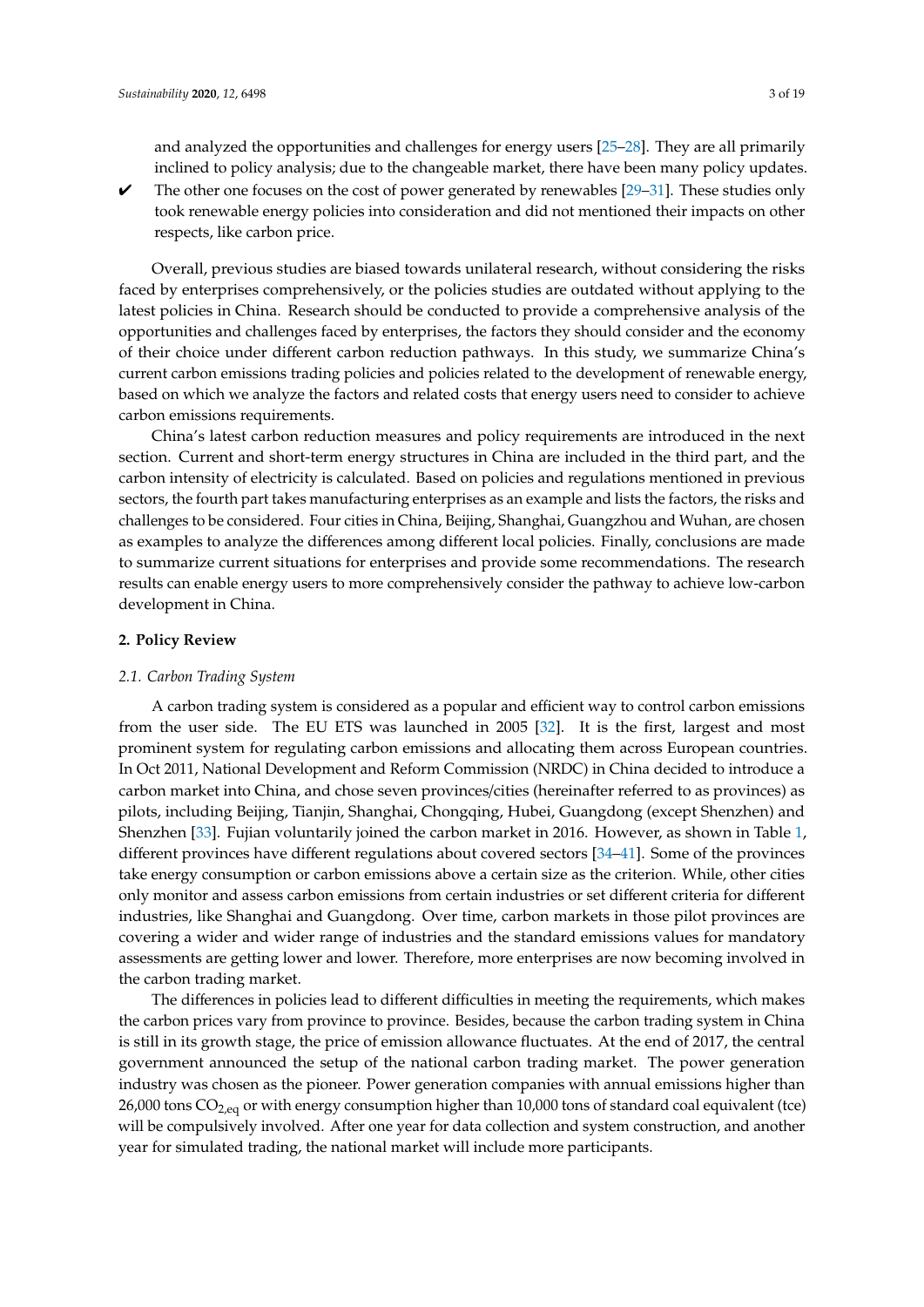| City/Province (Time)   | <b>Covered Sectors</b>                                                                                                                                                                                              |
|------------------------|---------------------------------------------------------------------------------------------------------------------------------------------------------------------------------------------------------------------|
| Kickoff<br>(2011.10)   | National Development and Reform Commission<br>Notice on Carbon Emissions Trading Pilot Work                                                                                                                         |
| Shenzhen<br>(2013.06)  | V<br>Annual emissions $>$ 3000 t CO <sub>2,eq</sub><br>Government office building with floor area $> 10,000$ m <sup>2</sup> , and large-scale<br>V<br>public building<br>Volunteers<br>v<br>Designated objects<br>V |
|                        | 2013-2015                                                                                                                                                                                                           |
| Shanghai               | V<br>Industry area: annual emissions $> 20,000$ t CO <sub>2,eq</sub><br>Non-industry area: annual emissions $> 10,000$ t CO <sub>2,eq</sub><br>V                                                                    |
| (2013.11)              | 2013-2015                                                                                                                                                                                                           |
|                        | V<br>Industry area: annual emissions > 20,000 t $CO2,eq$<br>Non-industry area: annual emissions $> 10,000$ t CO <sub>2.eq</sub><br>V                                                                                |
|                        | 2013–2015                                                                                                                                                                                                           |
|                        | Annual emissions $> 10,000$ t CO <sub>2,eq</sub><br>V                                                                                                                                                               |
| Beijing<br>(2013.11)   | 2016-2018                                                                                                                                                                                                           |
|                        | V<br>Annual emissions > 5000 t $CO2,eq$                                                                                                                                                                             |
| Tianjin<br>(2013.12)   | Key emission industries and civil building $> 10,000$ t CO <sub>2.eq</sub><br>V                                                                                                                                     |
|                        | 2013-2015                                                                                                                                                                                                           |
|                        | V<br>Electricity, steel, petrochemical, cement: annual energy<br>consumption > 10,000 tce or annual emissions > 20,000t $CO2,eq$                                                                                    |
|                        | 2016                                                                                                                                                                                                                |
| Guangdong<br>(2013.12) | Electricity, steel, petrochemical, cement and aviation: annual energy<br>V<br>consumption > 10,000 tce or annual emissions > 20,000t $CO2,eq$                                                                       |
|                        | 2017-2018                                                                                                                                                                                                           |
|                        | Electricity, cement, steel, petrochemical, paper and civil aviation:<br>V<br>annual energy consumption $> 10,000$ tce or annual<br>emission > 20,000t $CO2,eq$                                                      |
|                        | 2013-2015                                                                                                                                                                                                           |
|                        | Annual energy consumption > 60,000 tce<br>V<br>Volunteers<br>v                                                                                                                                                      |
| Hubei                  | 2016                                                                                                                                                                                                                |
| (2014.04)              | V<br>Petrochemical, chemical, building materials, iron and steel, nonferrous,<br>paper and electricity: annual energy consumption $> 10,000$ tce<br>Others: annual energy consumption $> 60,000$ tce<br>V           |
|                        | 2017                                                                                                                                                                                                                |
|                        | Annual energy consumption > 10,000 tce<br>V                                                                                                                                                                         |

**Table 1.** The development of carbon trading system in China.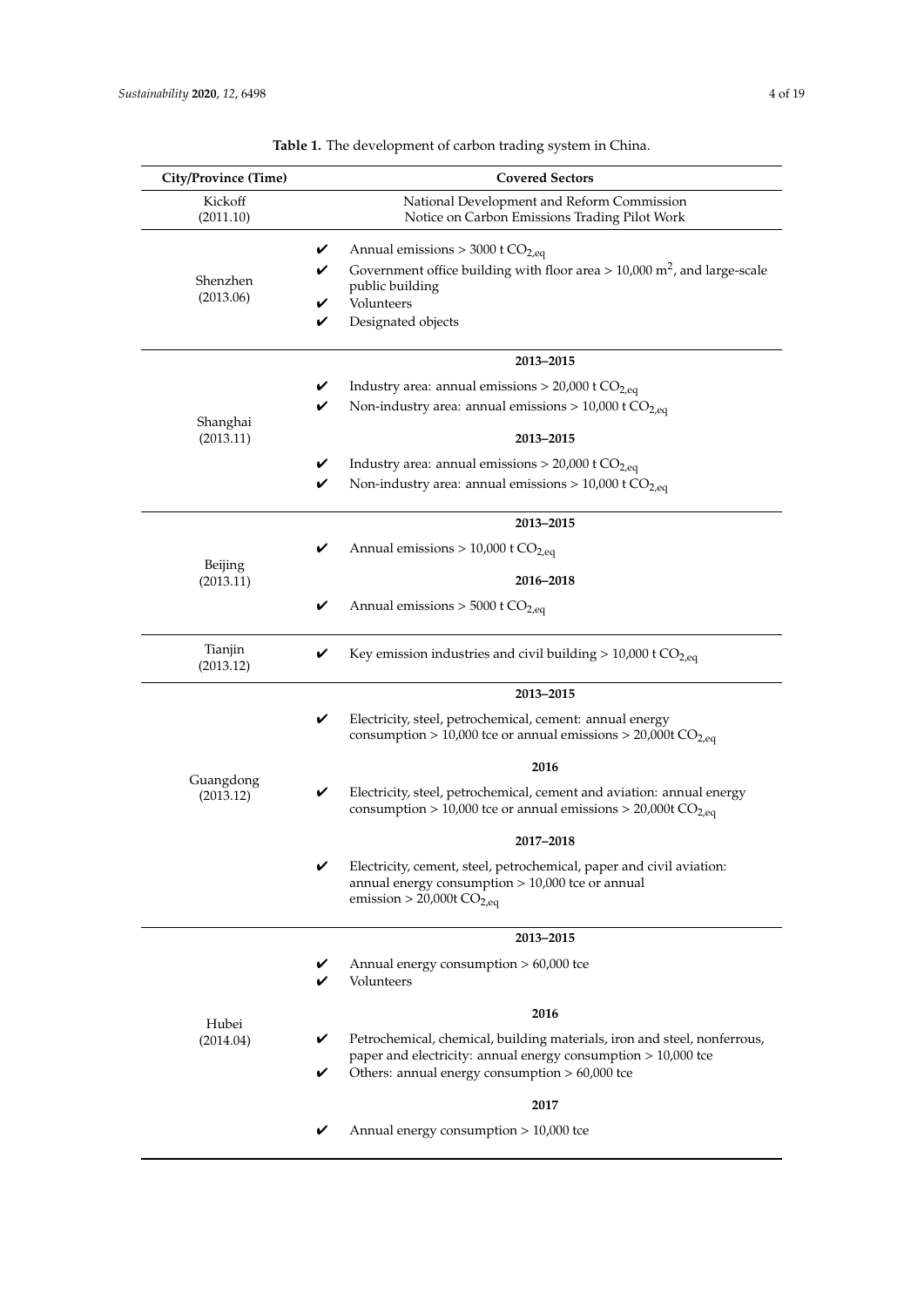| City/Province (Time) | <b>Covered Sectors</b>                                                     |  |
|----------------------|----------------------------------------------------------------------------|--|
| Fujian               | Annual energy consumption $> 10,000$ tce                                   |  |
| (2014.04)            | V                                                                          |  |
| Chongqing            | Annual emissions $> 20,000$ t CO <sub>2.eq</sub>                           |  |
| (2014.06)            | ✔                                                                          |  |
| Kickoff              | National Development and Reform Commission                                 |  |
| (2017.12)            | National Carbon Emission Trading Market Construction Plan (Power Industry) |  |

<span id="page-4-0"></span>**Table 1.** *Cont.* **Table 1.** Cont.

### 2.2. Guarantee Mechanism of Renewable Energy Power Consumption and and the contraction of Kenewald.

In addition to the carbon trading system, other regulations are also introduced by the government in China to promote the use of renewable energy and restrict the carbon emissions. After three draft versions, the official document of Guarantee Mechanism of Renewable Energy Power Consumption was issued in 2019 by NRDC and National Energy Administration (NEA) [\[42\]](#page-16-2). According to the regulation, the test assessment will be carried out on the relevant market participants in 2019. Comprehensive monitoring and formal assessment will begin in 2020. Renewable energy utilization will become a mandatory indicator at the provincial level in China. Details are shown in Figure [1.](#page-4-1) The proportions of renewable energy and non-hydropower renewable energy consumption in total will be supervised separately. Power sales and power users are asked to achieve the requirement. If the company or province overfulfil the task to the incentive standards, the surplus energy consumption will not be included in energy consumption assessments for the company or province. If they are unable to meet the standards, two possible solutions are provided. The first one is purchasing from other market participants who have extra the annual quota. The other is purchasing equal amount of Renewable Energy Power Green Certificate to compensate the deficiency. If the subjects still cannot achieve the target, they will be punished by the government and listed in the poor credit record.  $r_{\rm r}$  is total power demand keep growing.

<span id="page-4-1"></span>

**Figure 1.** Renewable energy quota system. **Figure 1.** Renewable energy quota system.

Figure [2](#page-5-0) shows the proportions of renewable energy power consumption and non-hydro renewable energy power consumption in total consumption at the provincial level [\[43](#page-16-3)[,44\]](#page-16-4). The actual values in the past three years and the targets set by the government in the following two years are included.

- For most of provinces, the ratios of renewable energy power consumption to total power consumption present increasing trend. However, for others, like Heilongjiang, Zhejiang, Hubei, Hunan, etc., due to the rapid growth of energy consumption, the newly added renewable power generation cannot meet the increase in electricity demand. Therefore, the ratio decreases.
- Achieving the goals for 2019 and 2020 is not a big problem for some provinces. In 2018, some provinces have already exceeded the targets for 2019, even for 2020.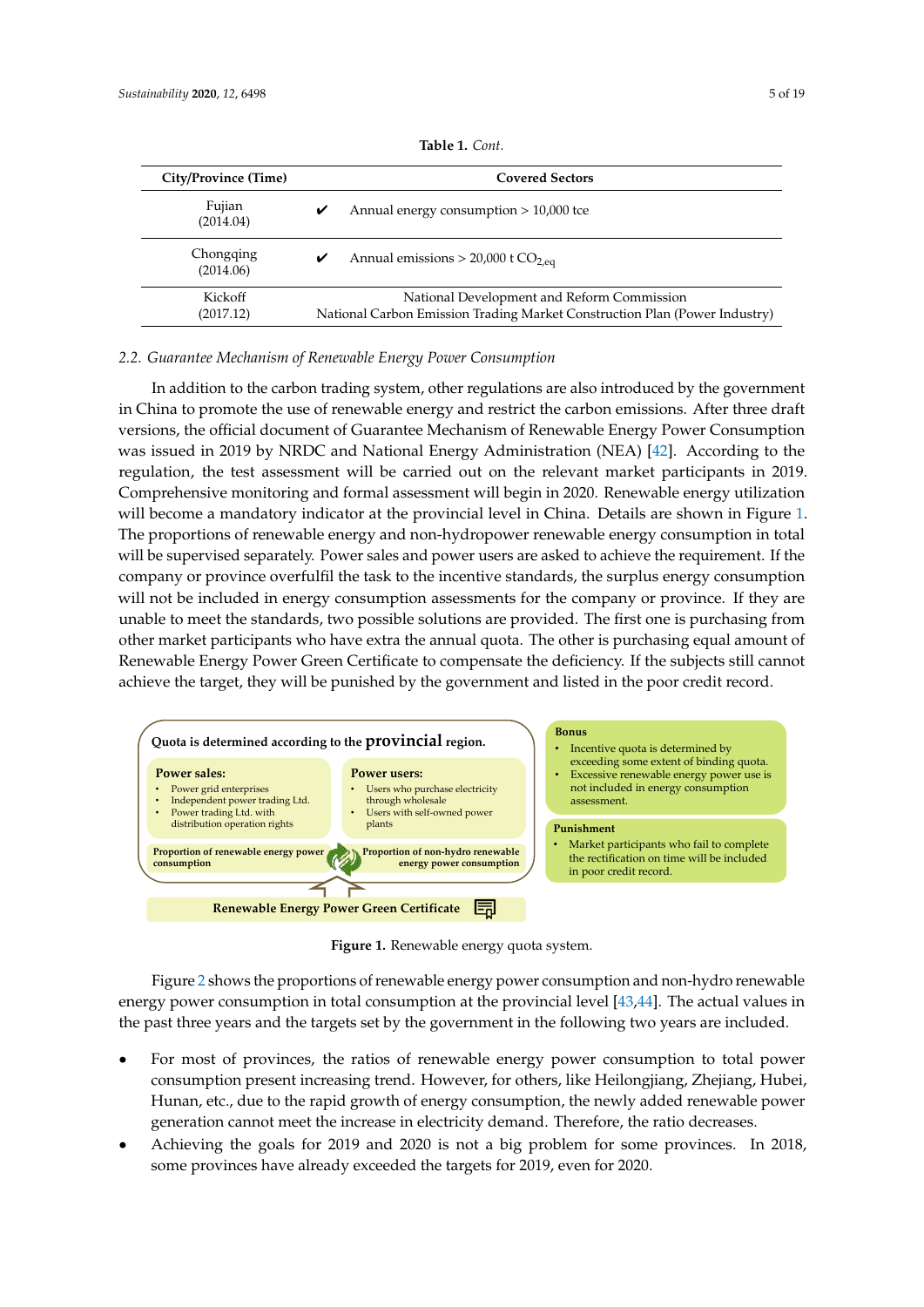- Non-hydro renewable energy consumption shows a totally different situation. Almost for all provinces, the targets for the coming years are higher than the present values. Great efforts should be made in the coming years.
- Though China's energy demand has surged, and the proportions of (non-hydro) renewable power consumption in total power demand keep growing.

<span id="page-5-0"></span>

(**a**)



**Figure 2.** The development of renewable energy power generation. (**a**). Proportion of renewable **Figure 2.** The development of renewable energy power generation. (**a**). Proportion of renewable energy power consumption: actual situation in 2016/2017/2018 and target for 2019/2020. (b). Proportion of renewable energy power consumption: actual situation in 2016/2017/2018 and target for 2019/2020.

### 2.3. Financial Support for Renewable Energy

Except for the check-up system, incentive policies are also applied in China to support the relevant industries and technology applications. The first renewable energy subsidy policy was released in 2011.<br>--Photovoltaic and wind power are the two most popular objects, and the subsidy amounts are shown in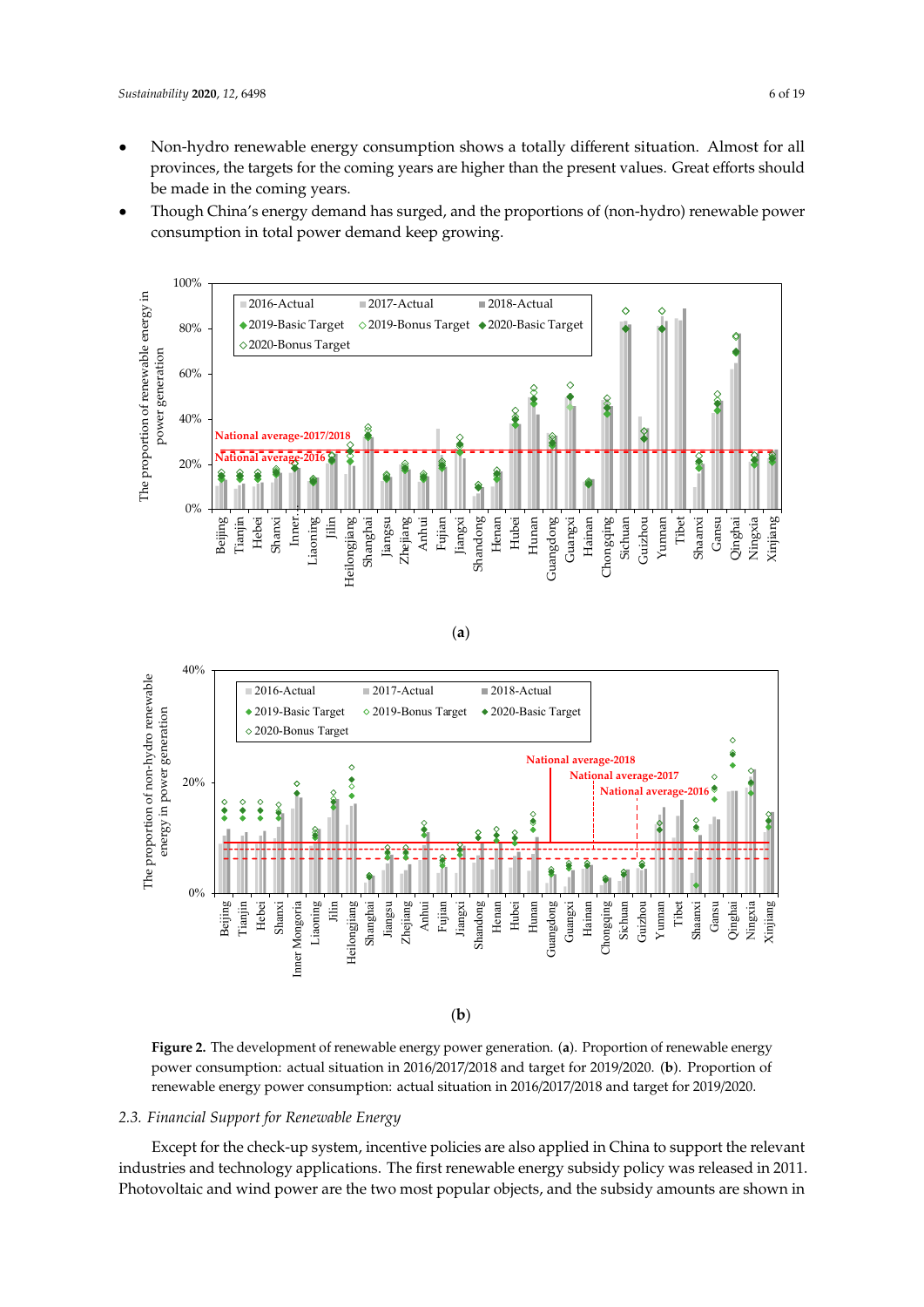Figure [3](#page-6-0) [\[24,](#page-15-13)[45](#page-16-5)[–47\]](#page-16-6). Because of different natural conditions, different regions enjoy different subsidy policies. Places with worse natural conditions will enjoy higher subsidy amounts. Two pathways are applied to allocate the incentives. The first one is feed-in tariff. The power grid company has to purchase renewable generation at a certain price. The gap between renewable power price and coal-fired power price will be balanced by the government. The other way is by directly providing financial support for power generation. Power plants can receive a certain number of subsidies for every kilowatt-hour of renewable energy produced. The differences in subsidy schemes are mainly due to the fact that part of distributed renewable energy generation is used for self-sufficiency and is not connected to the grid. If the power generation owners are qualified for subsidy, the subsidy will last for 20 years for the program. With the technical progress and financial pressure on the government, subsidies per unit of power generation are falling. Renewable power generation projects with equal price to coal-fired power generation are encouraged. On the promise of ensuring electricity consumption, priority is given to the construction of these projects. As a whole, financial support for renewable generation will disappear soon.

<span id="page-6-0"></span>

**Figure 3.** Tariff for photovoltaic or wind power plants. **Figure 3.** Tariff for photovoltaic or wind power plants.

## **3. Energy Structure in China 3. Energy Structure in China**

Carbon intensity of the power grid also plays an important role in enterprise-level energy saving and emission reduction. If the electricity from power grid can have lower carbon emission intensity, and emission reduction. If the electricity from power grid can have lower carbon emission intensity, under the constant power consumption scenario, the pressure from the user side will be reduced. During the past two decades, the cumulative installed capacity of coal-fired power grew at a snail's During the past two decades, the cumulative installed capacity of coal-fired power grew at a snail's pace, and that of renewable energy increased dramatically as shown in Figure [4](#page-7-0) [\[48–](#page-16-7)[51\]](#page-16-8). According to pace, and that of renewable energy increased dramatically as shown in Figure 4 [48–51]. According to the prediction from China Energy Outlook 2030, the installed capacity of coal-fired will even decrease in 2030. In 2030, the power installed capacity of different energy sources will be significantly changed compared with 2010. The carbon intensities of different energy sources of electricity generation in this edifferent with 2010. The carbon intensities of different energy sources of electricity generation in the study are based on a literature review [\[52](#page-16-9)[–59\]](#page-17-0). We assume there will be a small drop in carbon emissions produced per unit of coal-fired power generation, from  $1230.0$  g-CO<sub>2</sub>/kWh in 2010, to  $1136.7$  g-CO<sub>2</sub>/kWh in  $\frac{1}{2}$  in carbon emissions produced per unit of coal-fired per unit of coal-fired power generation, from  $\frac{1}{2}$ in 2030, and carbon intensities of other electricity generation pathways will remain constant. Based on Carbon intensity of the power grid also plays an important role in enterprise-level energy saving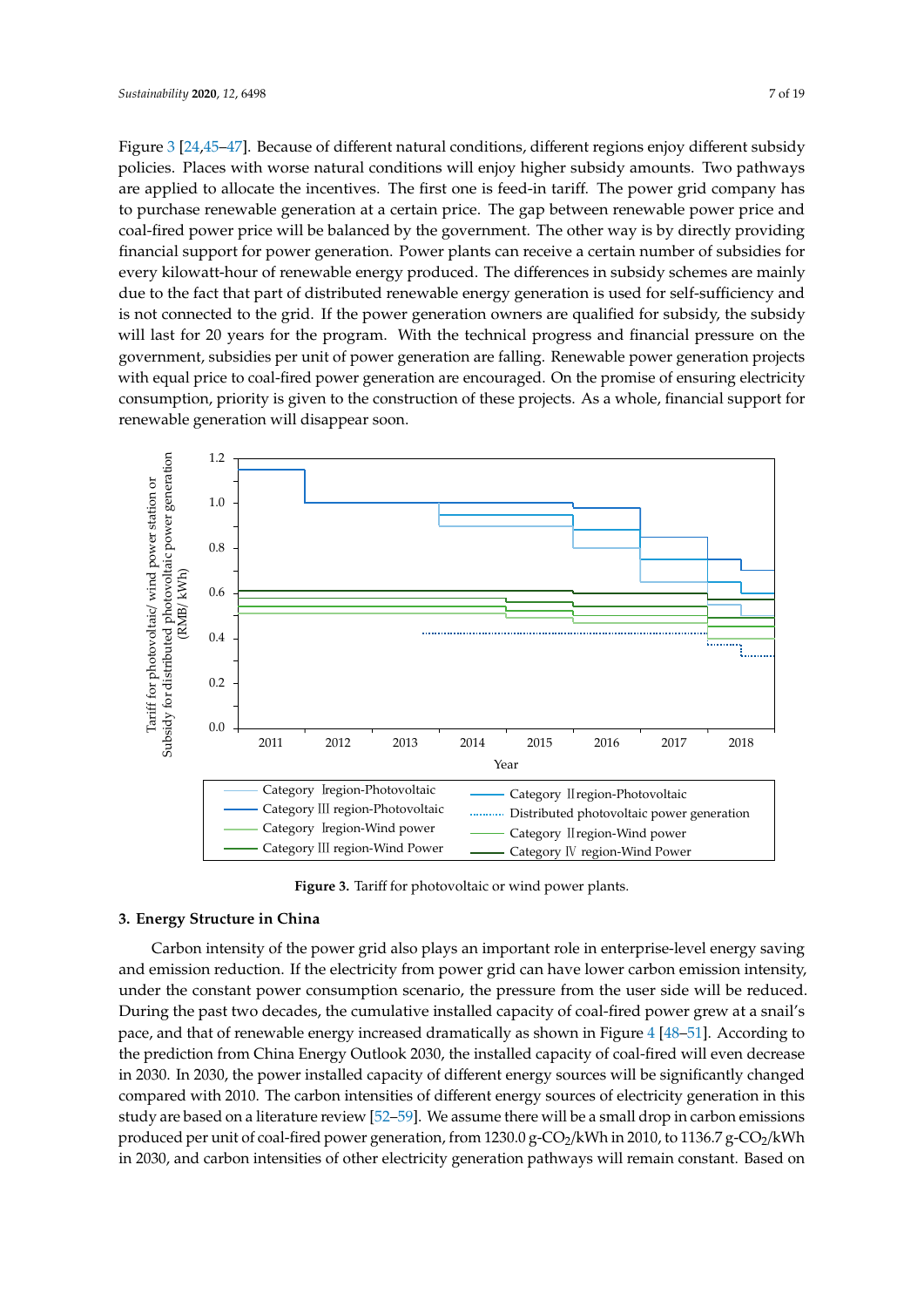the 13th Five-Year Plan for Electric Power Development in China, the line loss rate dropped from 6.53% in 2010 to 6.64% in 2015 and will decline to 6.50% in 2020. We assume that it will drop to 6.40% in 2030. *Sustainability* **2020**, *12*, x FOR PEER REVIEW 8 of 19

<span id="page-7-0"></span>

**Figure 4.** Accumulated installed capacity of different energy types in China's electric power industry. **Figure 4.** Accumulated installed capacity of different energy types in China's electric power industry.

Based on status quo, government planning and a literature review, the final results of carbon intensity of the power grid in China are shown in Figure 5. The reduction in carbon intensity is mainly attributed to the improvement of energy structure brought about by the introduction of more renewable energy sources. Considering the cost of investment, it is impossible for coal-fired power plants to shut down very quickly and on a very large scale. Therefore, the carbon intensity of electric power will not decrease sharply in a short time. Power users still need to take some measures in their own ways if they are asked to realize a higher carbon emissions reduction target. Based on our study, carbon intensity of electricity consumption from power grid will fall to  $856.7$  g-CO<sub>2</sub> in 2020 and  $689.0$  g-CO<sub>2</sub> in 2030, which is only 65% of that in 2010. Compared with previous research, the carbon intensity in this study is a little bit higher  $[53-55,60-62]$  $[53-55,60-62]$  $[53-55,60-62]$ . This is because we consider the carbon intensity of the electricity at the user end which includes the line losses, rather than the power generation end.

<span id="page-7-1"></span>

Figure 5. Historical accounting and future forecast of power grid carbon intensity.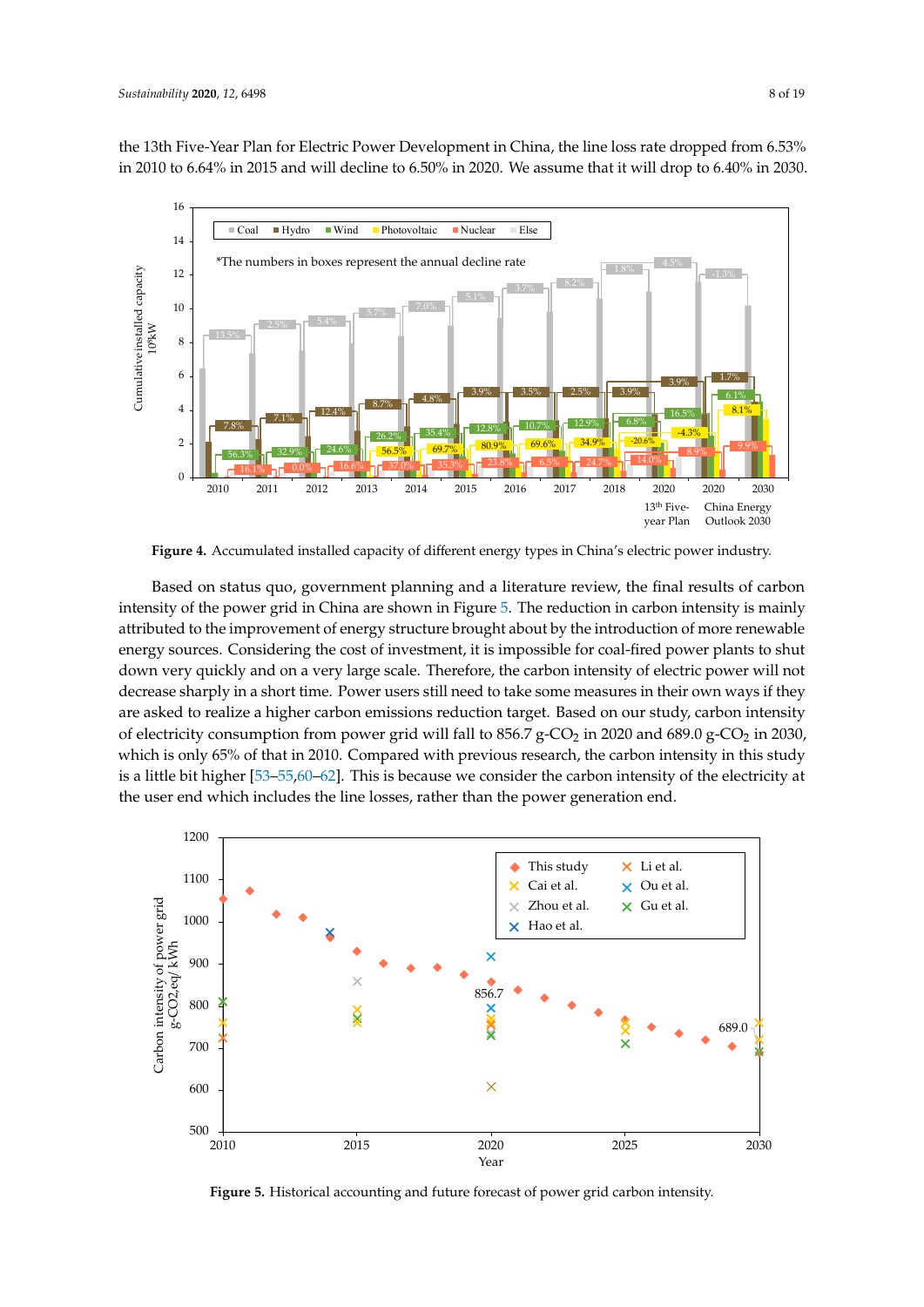### **4. Case Study**

The last two sections summarized policies implemented by China governments to achieve low-carbon development and policies related to China's power structure. Enterprises, as power users, will gradually assume the responsibility of carbon emission reduction. These policies are the basic information that they need to know. The following section will provide a comprehensive analysis of factors that energy users need to consider in response to policies and the cost comparison of some options. options. factors that energy users need to consider in response to policies and the cost comparison of some

## *4.1. What Should Be Considered 4.1. What Should be Considered*

As the ultimate executor of carbon reduction, enterprises need a comprehensive analysis of various As the ultimate executor of carbon reduction, enterprises need a comprehensive analysis of factors to make long-term analysis. As shown in Figure [6,](#page-8-0) the pressure and incentive measures from the government are the basic driving force as mentioned in last section. Besides, social responsibility is another crucial reason for enterprises to control carbon emissions and adopt approaches proactively. It is not a quantitative indicator but indeed the responsibility of the company as part of social development. The enterprises have to consider various factors to make the final decision. Cost is one of the most essential ones. The enterprises need to compare the cost of carbon reduction and the penalty price. The development strategy will also have an influence on the decision. The production planning will determine the energy consumption, and indirectly affect emissions. The available renewable energy resources to enterprises will depend on the location of plants. The social responsibility will also encourage the enterprise to set up a green corporate or brand image. Therefore, there are driving forces from government and society for energy consumers to think about carbon emission reduction. The choice of the energy users will also be a decision that takes into account multiple factors. takes into account multiple factors. the think of the choice of the choice of the energy users will also be a decision that experimental carbon that the energy users will also be a decision of the energy users with the choice of the energy users with the choi

<span id="page-8-0"></span>

**Figure 6.** Factors which should be considered by the enterprises. **Figure 6.** Factors which should be considered by the enterprises.

### *4.2. Solutions to Carbon Emissions 4.2. Solutions to Carbon Emissions*

As mentioned in the policy review, the carbon emission cap and trading market will provide the As mentioned in the policy review, the carbon emission cap and trading market will provide the simplest solution in response to carbon emissions assessment. In China, not all industries and all simplest solution in response to carbon emissions assessment. In China, not all industries and all provinces are included in the scope of assessment. Therefore, the carbon price is relatively low. While, provinces are included in the scope of assessment. Therefore, the carbon price is relatively low. While, the ultimate goal of the government is to reduce carbon emissions, not to impose fines. Energy users the ultimate goal of the government is to reduce carbon emissions, not to impose fines. Energy users should also think about other greener behaviors except for paying the penalty. should also think about other greener behaviors except for paying the penalty.

Introducing renewable energy into the production process of enterprises is an effective and Introducing renewable energy into the production process of enterprises is an effective and currently the most popular solution. Energy users have seen the most procedure  $\frac{1}{2}$ currently the most popular solution. Energy users have several options as shown in Figure [7.](#page-9-0) Some choose to build renewable energy power plants by themselves. Though with a high initial cost, the enterprise can enjoy free green electricity for a long period, around 20 to 25 years. Besides, the national and local subsidies will directly be given to energy users. It is also an excellent way to show off to the public with green factories. Distributed photovoltaic technology is currently the most popular way, and distributed wind power plants are becoming attractive with continuing government financial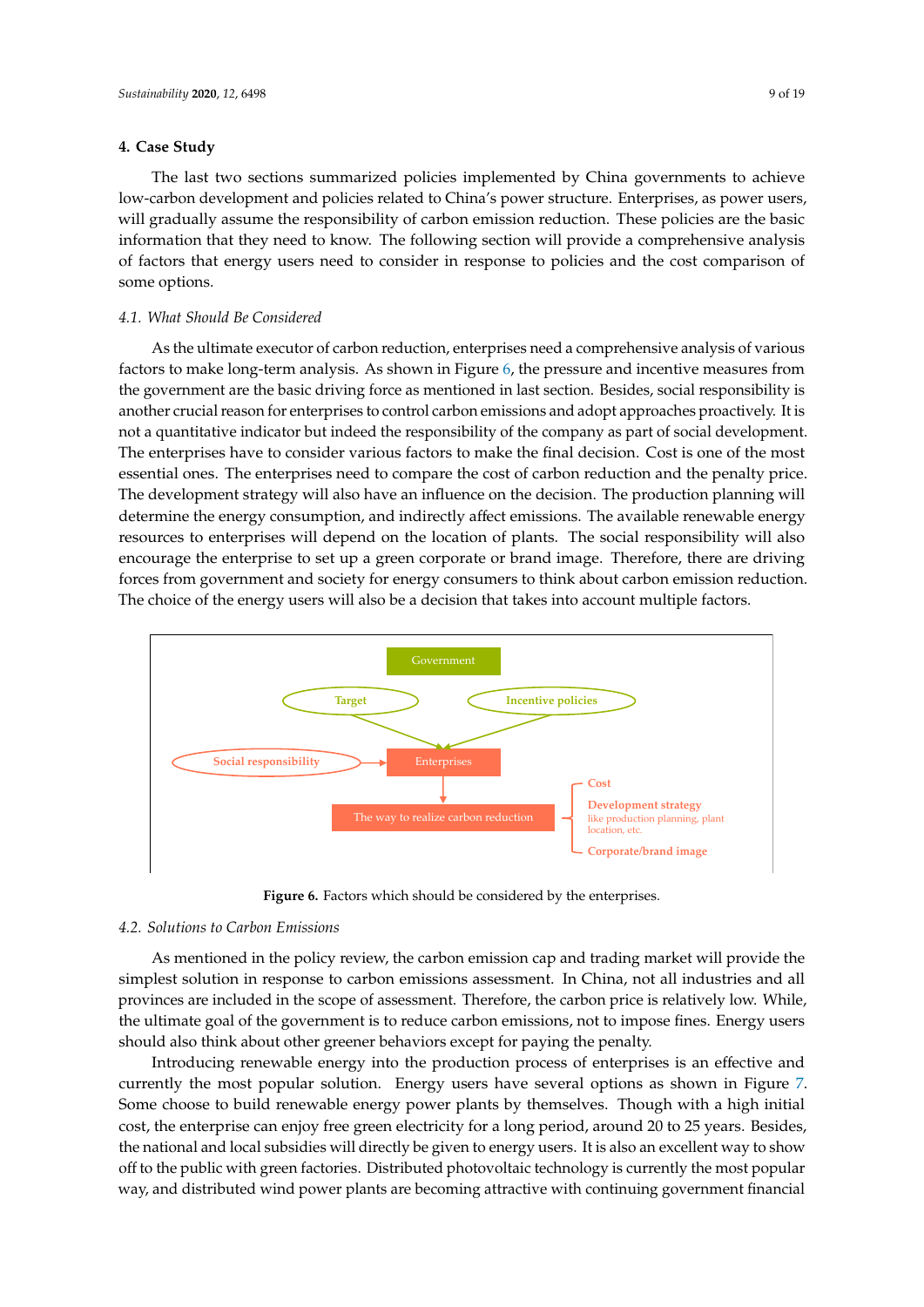support; roof rental is another plan. Enterprises usually have plenty of free roof space. The property provides space and the energy company will be responsible for construction. The enterprise will be the first choice for power sales generated from their property. In this way, energy supply can be guaranteed and the price could be relatively stable. Electricity trading platforms and electricity dealers offer the third solution. Energy users can purchase green electricity via these media. They can also sign memos with power plants directly and the technology of long-distance power transmission makes it possible. transmission makes it possible.

<span id="page-9-0"></span>

**Figure 7.** The ways to introduce clean electricity.

In the long term, the energy users could also shift their plants to locations with plenty of renewables, In the location region in China. Tactory the selection will play an essential role in carbon emissions of unit energy use. Besides, energy-saving solutions will be another choice, although it is a very renewables, and the western region in China. Factor region in China. Factory site selection in China. Factory site selection in The contract role in the selection of the contract role in the contract role in the contract r complicate case. There are big differences in energy-saving technologies and their potentials in different like the western region in China. Factory site selection will play an essential role in carbon emissions industries; this is not included in this research.

It is quite difficult to get the prices if energy-users choose to purchase electricity from partners. It is quite anneal to get the prices in energy asers enosse to parentise electricity from partners.<br>Due to the data availability, we only compare the cost of introducing self-built and self-use distributed photovoltaic technology and carbon prices in the following section. The methods mentioned in this photovoltaic technology and carbon prices in the following section. The methods mentioned in this procedure to the data availability in the distribution of the context of intervention of intervention of intervention of intervention of intervention of intervention of intervention of intervention of intervention of inter section still should be considered by the energy users as possible solutions to introduce green electricity mentioned in this section still showled by the energy users as possible solutions to energy users as possible solutions to the energy users as possible solutions to the energy users as possible solutions to the energy user and reduce carbon emissions.

### **5. Cost Analysis of Renewable Energy**

### **5. Cost Analysis of Renewable Energy** *5.1. Basic Assumption*

The economic analysis of renewable energy is a hot topic to evaluate the effectiveness of national should be used to reduce carbon emissions. Many previous studies mentioned that the high cost was the key restriction for renewable energy development [63-[65\]](#page-17-4). Currently, only distributed photovoltaic systems can be extensively applied to industry buildings to support self-use. Though dispersed wind power has become an engaging topic, it still will take some time for large-scale promotions to occur. Wind power plant construction has higher site and technical requirements than photovoltaic power generation. Besides, the business mode for dispersed wind power is uncertain. The purchased price of renewable energy from platforms and the contract price with power dealers are difficult to obtain. Therefore, in this study, only the cost estimation of self-used distributed photovoltaic power is determined to evaluate the cost of carbon emissions for enterprises and we compare it to carbon price. targets and supporting policies. It is also an essential part for enterprises to decide which solution

Many studies have been performed to calculate the levelized cost or internal rate of return of photovoltaic electricity [\[31,](#page-15-17)[63,](#page-17-3)[66–](#page-17-5)[68\]](#page-17-6). Various variables are considered in different researches. Investment cost (including equipment cost, installation cost, etc.), operation and maintenance (O&M) cost, insurance, tax, loan and interest, installed capacity, utilization hours, efficiency of system, lifetime, proportion of internal consumption, subsidy, inverter lifetime, power generation decay rate, discount rate, roof rent and electricity sales price, all can have impacts on the final results [\[67,](#page-17-7)[69\]](#page-17-8). Based on the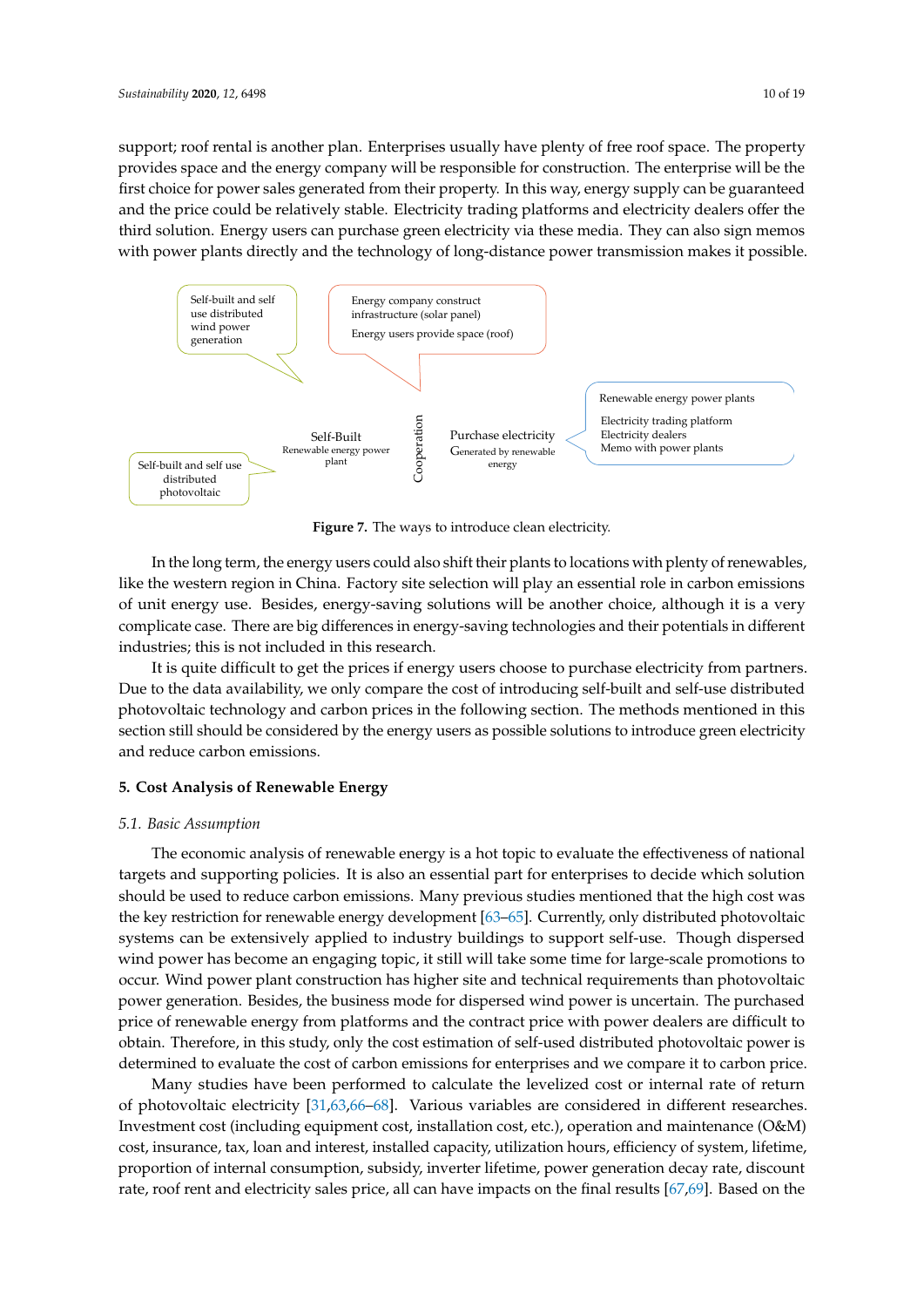research of He et al., the equipment cost was related to cumulative research investment and cumulative installed capacity, and was more sensitive t[o th](#page-16-6)e former one  $[47]$ .

The investment cost includes many details, like module cost, inverter cost, wiring cost, labor cost, The investment cost includes many details, like module cost, inverter cost, wiring cost, labor design fee, etc. Besides, the lifetime of a photovoltaic system is usually considered as 25 years, but of an inverter is usually 10 years. The investment cost only includes initial cost, the replacement cost of inverters will be contained in operation and maintenance cost. The assumptions of photovoltaic investment cost in this study are sh[ow](#page-10-0)[n i](#page-15-17)[n F](#page-16-6)[ig](#page-17-7)[ure](#page-17-8) [8 \[3](#page-17-9)1,47,67,69–75].

<span id="page-10-0"></span>

**Figure 8.** Investment cost of photovoltaic assumption [31,47,67,69–75]. **Figure 8.** Investment cost of photovoltaic assumption [\[31,](#page-15-17)[47,](#page-16-6)[67](#page-17-7)[,69–](#page-17-8)[75\]](#page-17-9).

as shown in Figure [8,](#page-10-0) with the increase in cumulative capacity and research investment [\[47\]](#page-16-6). However, various studies show different results. As for 2010, the data changes from 12.0 to 35.7 RMB/W in However, various studies show different results. As for 2010, the data changes from 12.0 to 35.7 China. Reviewing different results, the red rhombuses show the forecast in this study from 2016 to RMB/W in China. Reviewing different results, the red rhombuses show the forecast in this study from 2020. The O&M cost was mainly calculated by three methods: certain cost per capacity, certain cost 2016 to 2020. The O&M cost was mainly calculated by three methods: certain cost per capacity, certain per power generation, or certain proportion of investment cost. Compared to the investment cost, per power generation, or certain proportion of investment cost. Compared to the investment cost,<br>the O&M costs are relatively stable. Due to the accessibility of data in China, 0.11 RMB/W is used in this study, as shown in Figure [9](#page-11-0)  $[47,66,67,69-71,73,74]$  $[47,66,67,69-71,73,74]$  $[47,66,67,69-71,73,74]$  $[47,66,67,69-71,73,74]$  $[47,66,67,69-71,73,74]$  $[47,66,67,69-71,73,74]$  $[47,66,67,69-71,73,74]$ . The insurance fee is not a common cost mentioned in previous studies; thus, it is not included in this study. As mentioned before, the lifetime mentioned in previous studies; thus, it is not included in this study. As mentioned before, the lifetime of an inverter is 10 years, so updates should be made twice during its life. The prices of inverters vary of an inverter is 10 years, so updates should be made twice during its life. The prices of inverters vary of an inverter is 10 years, so up alter should be made twice during its life. The prices of inverters vary from 0.5 to 2.8 RMB/W in different research. Considering the cost reduction caused by technological from 0.5 to 2.8 RMB/W in different research. Considering the cost reduction caused by technological advances, 0.75 RMB/W is used in this study. Loan proportion in initial investment and the interest of advances, on't rainly with stated in this stately. Loan proportion in initial investment and the interest or loan are other important parts in photovoltaic construction. Based on the research of Yuan et al., 20% is loan are other important parts in photovoltaic construction. Based on the research of Yuan et al., 20% a reasonable proportion. Other basic assumptions used in this article are listed in Table [2.](#page-12-0) Cost of roof a reasonable proportion. Other basic assumptions used in this article are listed in Table 2. Cost of 1001 rent is not included in this study. We assume that the property right of the roof and the power user are roof rent is not included in this study. We assume that the property right of the roof and the power unified. The price of electricity for industrial use in China is relatively stable, so we assume it keeps user are unified. The price of electricity for industrial use in China is relatively stable, so we assume constant. The average of peak- and low-hour electricity price is used in this study. it keeps constant  $\mu$  and  $\mu$  and  $\mu$  are  $\mu$  and  $\mu$  and  $\mu$  and  $\mu$  and  $\mu$  and  $\mu$  and  $\mu$  and  $\mu$  and  $\mu$  and  $\mu$  and  $\mu$  and  $\mu$  and  $\mu$  and  $\mu$  and  $\mu$  and  $\mu$  and  $\mu$  and  $\mu$  and  $\mu$  and  $\mu$  The investment cost of photovoltaic has experienced a significant drop during the past decade,

Considering the natural conditions and local fiscal policies, Beijing, Shanghai, Wuhan and and the fauraities shown for sees study in this sensor. Guangzhou are the four cities chosen for case study in this paper.

Guangzhou are the four cities chosen for case study in this paper. As mentioned in the previous part, financial support plays a very important role in renewable power generation. However, with technical progress and government financial pressure, the new-built power generation infrastructure could hardly obtain central government subsidy any more. Thus, in the assumption part, a national subsidy for distributed photovoltaic systems is included only for 2016 to 2018. Since 2019, there has been no financial support from central government. Local governments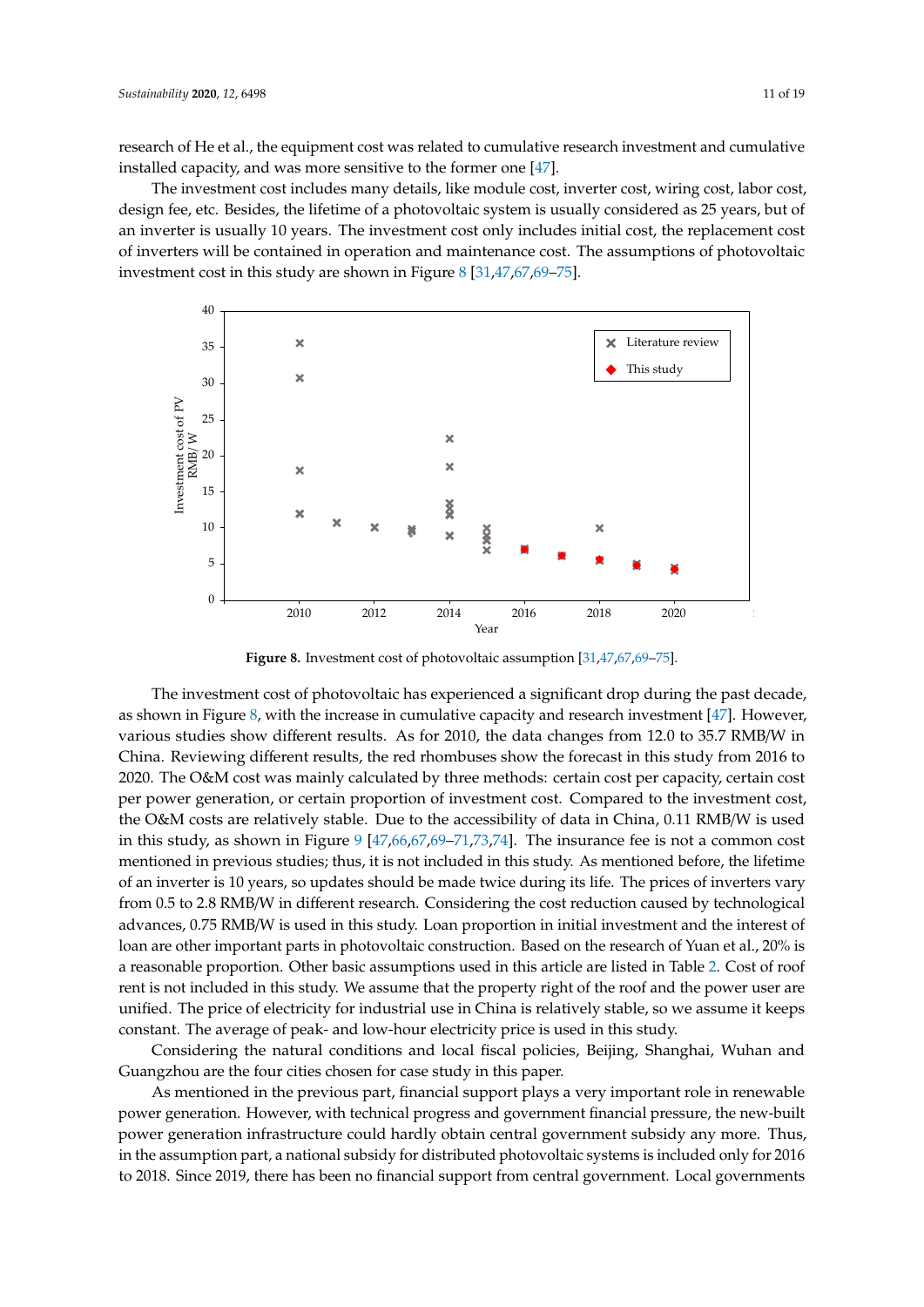have various subsidy policies. In Beijing, from the beginning of 2015 to the end of 2019, a 5-year bonus will be provided to power generation enterprises or individuals, with 0.3 RMB per kWh [\[76\]](#page-17-13). In Shanghai, different projects enjoy different subsidies. An amount of 0.25 RMB per kWh will be given to the enterprises with distributed photovoltaic power plant and the subsidy will last five years [\[77\]](#page-17-14). In Guangzhou, in addition to a power generation subsidy of 0.15 RMB/kWh for at most 6 years, there are also installed subsidies. The subsidy standard is 0.2 RMB/W. The maximum subsidy amount for a single project is RMB 2 million. The subsidy time range is from 2016 to 2021 [\[78\]](#page-18-0). In Hubei, the subsidy is set as 0.25 RMB per kWh for 5 years, but only for projects began before 2015 [\[79\]](#page-18-1).

<span id="page-11-0"></span>

**Figure 9.** Operation and maintenance (O&M) cost of photovoltaic assumption [47,66,67,69–71,73,74]. **Figure 9.** Operation and maintenance (O&M) cost of photovoltaic assumption [\[47,](#page-16-6)[66](#page-17-5)[,67](#page-17-7)[,69](#page-17-8)[–71,](#page-17-10)[73](#page-17-11)[,74\]](#page-17-12).

#### *5.2. Analysis Results*

Figure [10](#page-13-0) shows the results of levelized cost of electricity (LCOE) generated from distributed photovoltaic in these four cities in China. The great differences among cities are mainly caused by various subsidy policies and natural conditions. Beijing is the city among these four with lowest result. The cost in 2016 is 0.698 RMB/kWh. In 2017 and 2018, it is even more profitable for power users to construct distributed photovoltaic systems, instead of purchase electricity from power grid companies, no matter how much the carbon price is. Because the local government in Beijing only mentioned the subsidy policy would continue to 2019, this study applies no local subsidy in 2020 for the Beijing case. With diminishing national and local subsidy, the LCOE of distributed photovoltaic technology in Beijing will gradually increase to 0.898 RMB/kWh in 2020, though with a decline in initial cost. By contrast, Guangzhou is the worst case. In Guangzhou, the later a project is built, the shorter the period it could get local subsidy. For example, if the project is constructed in 2016, it could get 6 years' support and if it is constructed in 2020, there is only one year left for local subsidy. The best case of LCOE in Guangzhou is still up at 1.018 RMB/kWh and in 2019, the cost can even reach 1.357 RMB/kWh, much higher than that in other cities. Thus, the cost of carbon-saving is not cost-effective for energy users. Shanghai and Wuhan exhibit similar results. There is no subsidy for distributed photovoltaic projects any more in Wuhan compared with Shanghai, but the lighting condition is better in Wuhan. When projects in Shanghai enjoy monetary support, they have advantages in terms of cost. However, when these two cities are on the same starting line, totally without subsidies, good lighting conditions make the cost of distributed photovoltaic power generation in Wuhan lower than that in Shanghai.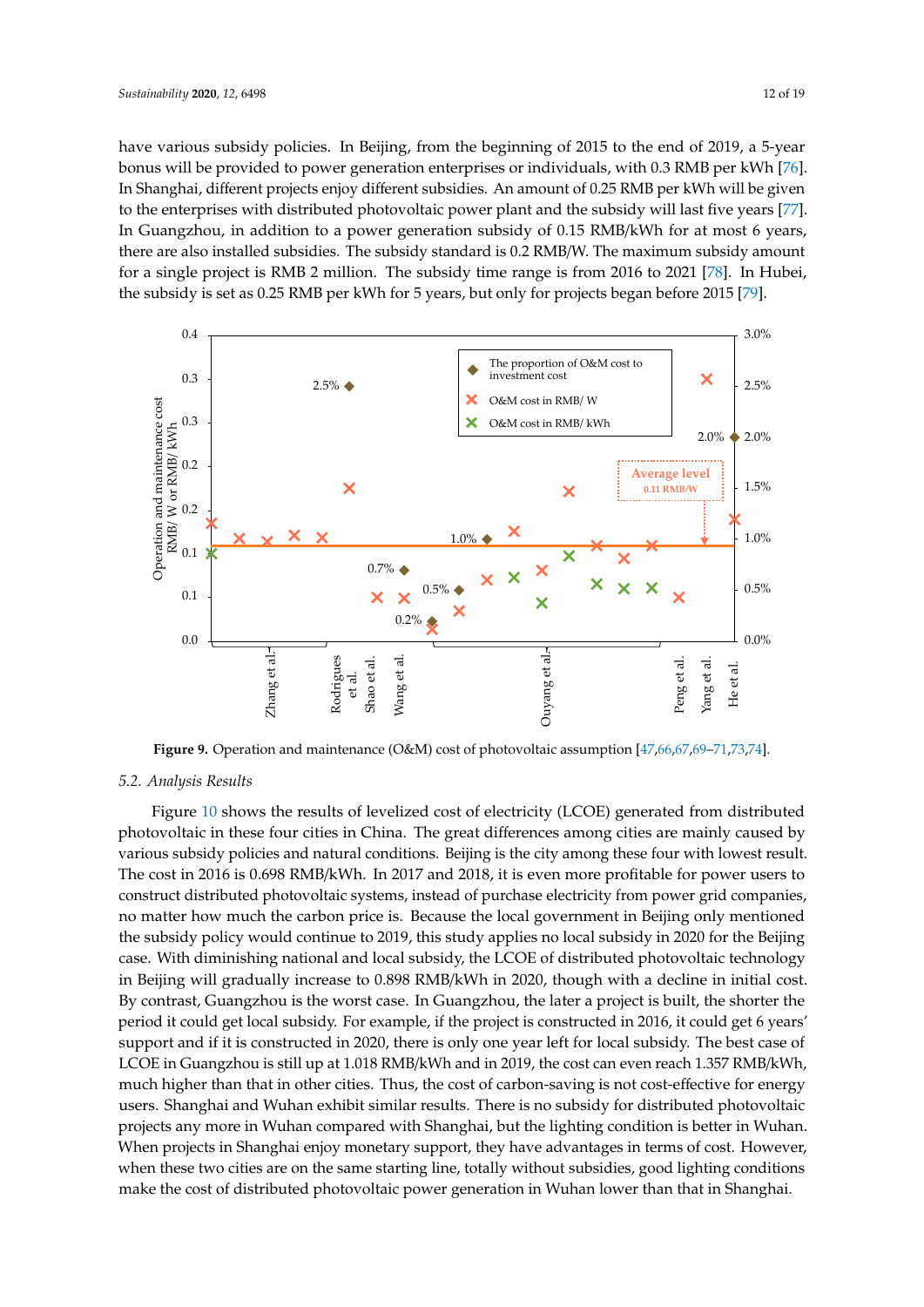<span id="page-12-0"></span>

| Parameter                     | Unit                   | Value       |       |
|-------------------------------|------------------------|-------------|-------|
| Lifetime of system            | year                   | 25          |       |
| System degradation            | per year               | 0.5%        |       |
| $O&M$ cost                    | RMB/W                  | 0.75        |       |
| Lifetime of inverter          | year                   | 10          |       |
| Inverter                      | RMB/W                  | 0.75        |       |
| Loan proportion               |                        | 20%         |       |
| Loan interest                 |                        | $7\%$       |       |
| Loan years                    | year                   | 5           |       |
| Discount rate                 | Per year               | 6.5%        |       |
|                               | Beijing*               | kWh/kW/year | 1349  |
|                               | Guangzhou <sup>*</sup> | kWh/kW/year | 902   |
|                               | Wuhan <sup>*</sup>     | kWh/kW/year | 1198  |
| Annual electricity production | Shanghai*              | kWh/kW/year | 1176  |
|                               | Beijing                | RMB/kWh     | 0.646 |
| Electricity price             | Guangzhou              | RMB/kWh     | 0.620 |
| (from power grid)             | Wuhan                  | RMB/kWh     | 0.645 |
|                               | Shanghai               | RMB/kWh     | 0.698 |

**Table 2.** Table of basic data or assumptions [\[31,](#page-15-17)[47,](#page-16-6)[66](#page-17-5)[,67](#page-17-7)[,70](#page-17-15)[,72,](#page-17-16)[73\]](#page-17-11).

\* National Renewable Energy Laboratory (NREL):

• Standard module type module type

• Fixed (roof mount) array type

• System losses:  $14.08\%$ 

• Tilt: 20 degree

• Azimuth:  $180 \text{ degree}$ 

Inverter efficiency: 96%

\* exhibits the data source and basic assumptions for "annual electricity production" in four specific areas. investment cost

0.7% by enterprise itself by distributed photovoltaic projects is still relatively high when compared with 1.0% 1.0% power generated from distributed photovoltaic technology. Though with the diminishing of subsidies, photovoltaic systems in these four cities are obtained and also shown in Figure [10.](#page-13-0) The trend of the enterprises to build or invest in green power generation as for now. However, with the introduction of the result can the owners benefit from it. Guangzhou is a city with the poorest sunshine conditions actual carbon price (~20 RMB/t in Guangzhou and ~40 RMB/t in Shanghai). Thus, there is no need for the costs surge suddenly. While, in Guangzhou and Shanghai, the cost of using power generated among these four cities. Even with local subsidy, it still shows a relatively high cost for carbon saved by results is very similar to that of the LCOE. Only when the carbon price in the market is higher than  $\overline{a}$ ph<br>re<br>ar<br>th າເ<br>ສາ<br>ສາ<br>ສາມ O&M cost in RMB/ W Compared with local electricity price and carbon intensity, the carbon prices for distributed cl<br>rg<br>rg ı<br>io<br>be et al. S<br>ir Guarantee Mechanism of Kenewable Energy Power Consumption, the power users are facing new<br>challenges and evaluations. They will be asked to introduce renewable power compulsively. The use of<br>renewable energy will be direct W<br>in<br>1 Guarantee Mechanism of Renewable Energy Power Consumption, the power users are facing new renewable energy will be directly considered as an evaluation index instead of using carbon emissions.

First, subsidy plays a very important role in the cost of photovoltaic technology. The year 2018 is the Analyzing the results of LCOE and cost for carbon saving raises some important discussions. watershed for national subsidy. Without national subsidy, the costs of photovoltaics surge significantly. Though local subsidy might continue, it would only be given for 5 years or even shorter, not long enough for cost compensation. Second, though the impacts caused by local subsidy are not distinct,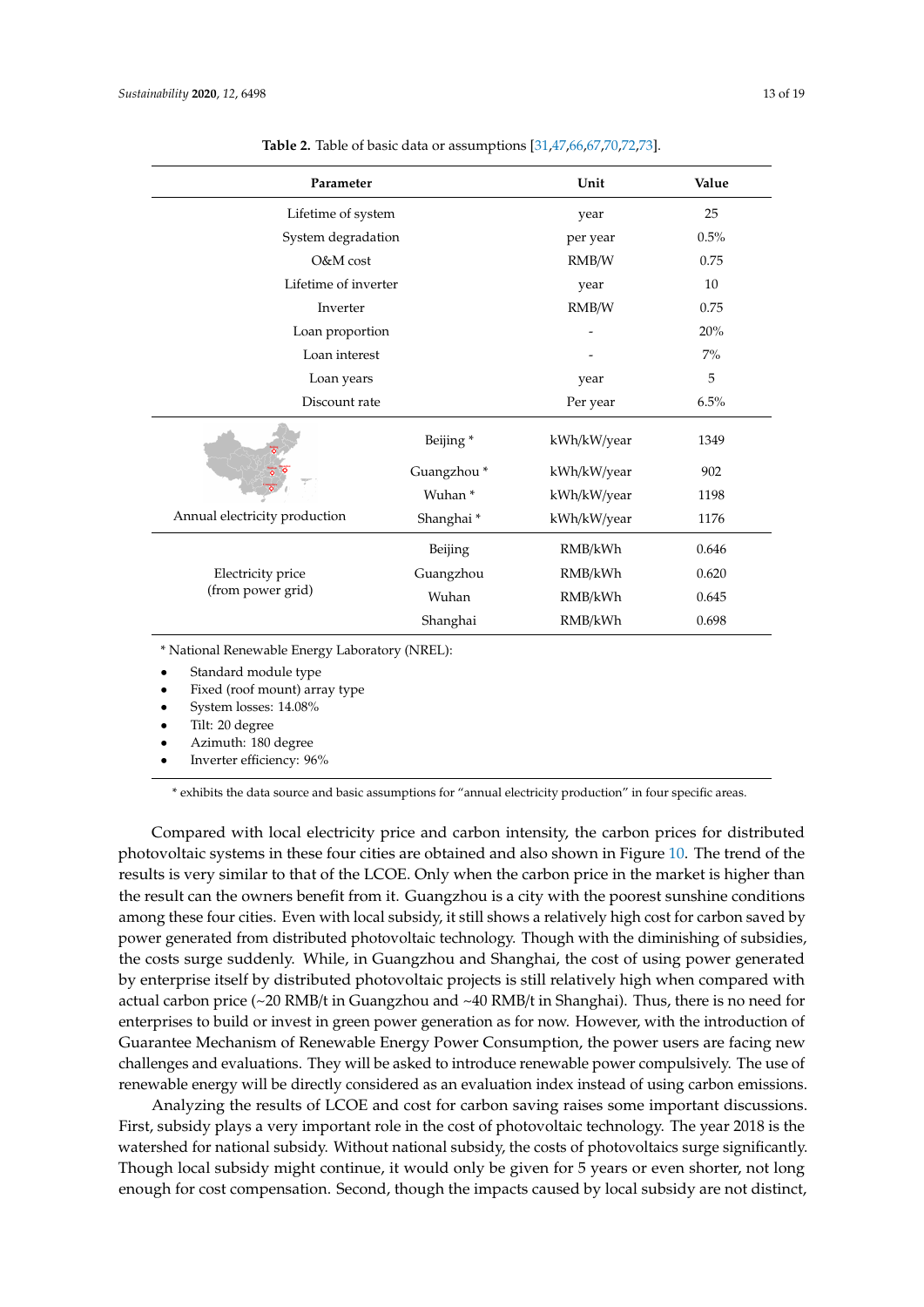the disappeared local subsidy will also lift the LCOE. The results of Beijing in 2019 and 2020 are the typical cases. The integration of dropping initial cost and local subsidy leads to a higher LCOE. Then, the decrease in investment cost will cause lower LCOE but cannot compensate for the diminishing subsidy. Without subsidies, the advantages of cities with better sunshine are gradually highlighted. With local subsidy, the LCOE in Shanghai is lower. However, when subsidies are gone, Wuhan shows better results. Last but not least, we find that when there is no subsidy, the cost of reducing carbon emissions by introducing distributed photovoltaic power generation is far lower than the current carbon price (no more than 100 RMB/t).

<span id="page-13-0"></span>

**Figure 10.** The levelized cost of electricity (LCOE) of distributed photovoltaic in cities in China (unit: RMB/kWh).

#### Analyzing the results of LCOE and cost for carbon saving raises some important discussions. **6. Conclusions**

In this part, we summarize the development trend of China's low-carbon policies in the future and the factors that energy users need to consider as participants in the future. According to China's carbon emission regulations, the government in China shows great determination in carbon emission reduction. Pilot projects and consultation papers provide ample time for energy users to prepare and make plans. The compulsory control and market means will be combined to achieve the goal of peaking carbon emissions as soon as possible. The proportion of renewable energy consumption in total will become an important assessment target for energy users. As for market, the carbon price in different pilots varies a lot from around 15 RMB to 100 RMB, so the market mechanism needs to be further optimized. The national carbon trading system is set up. Electricity industry has already been included. It is expected that more industries will be included in this assessment, and the follow-up of China's carbon trading market will continue to accelerate. Finally, due to the financial pressure, it is the general trend for central and local government to reduce subsidies for renewable energy power be affected, the mechanism for companies to bear carbon emission reduction costs will be increasingly strengthened, which means users will pay for their own green development. As the most crucial part, power generation companies will take the lead in facing reform. Low carbon intensity of electricity will relieve the stress of energy users. carbon emission regulations, the government in China shows great determination in carbon emission<br>reduction. Pilot projects and consultation papers provide ample time for energy users to prepare<br>and make plans. The compuls further optimized. The national carbon trading system is set up. Electricity industry has already been<br>included. It is expected that more industries will be included in this assessment, and the follow-up of<br>China's carbon generation. At the same time, in order to ensure that the energy structure improvement process will not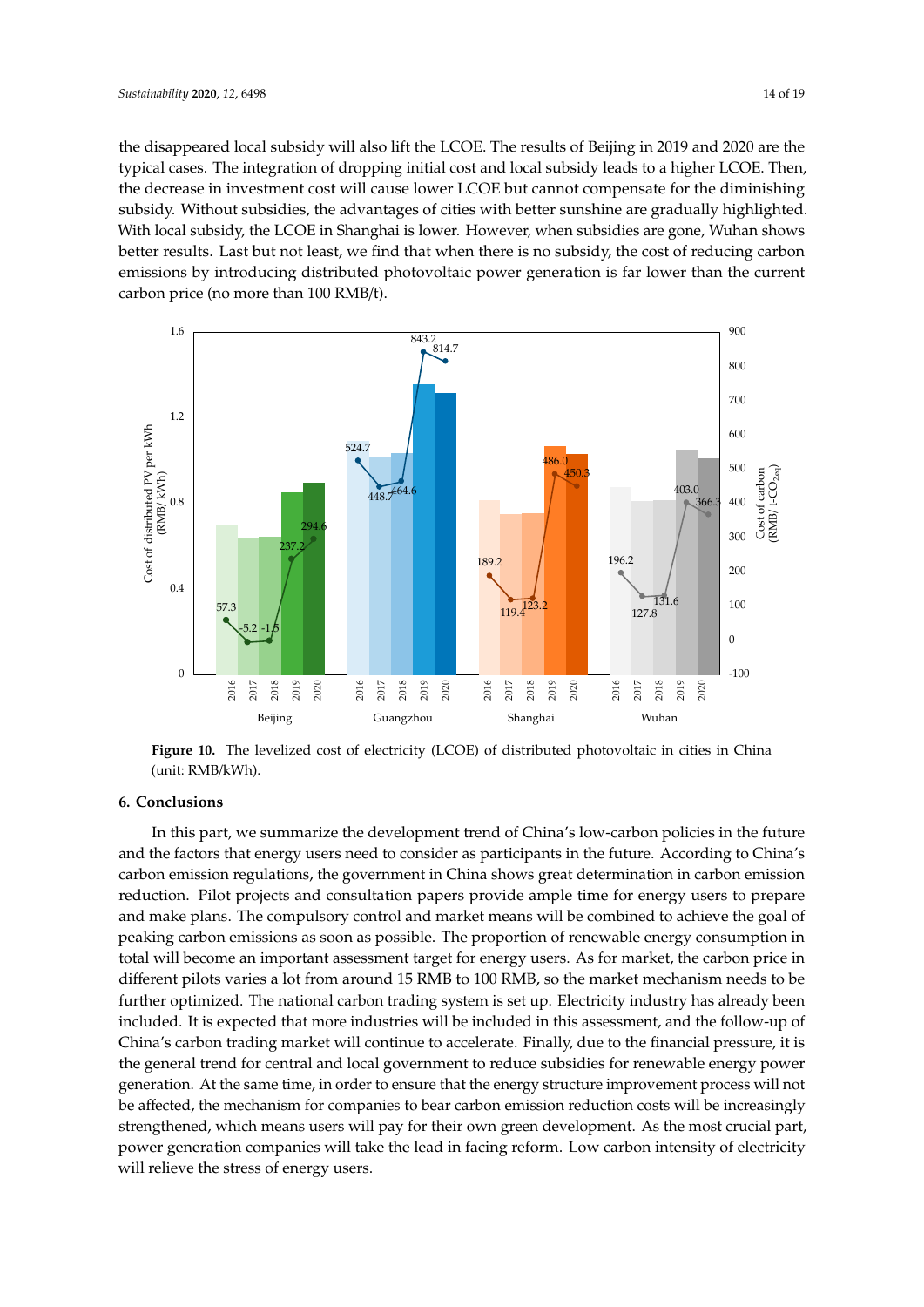As for the energy users or carbon emitters, they still will face stricter supervision. Enterprises should have a comprehensive analysis to deal with the requirement of carbon emission reduction.

- Cost is an essential factor. The costs of introducing distributed photovoltaic power generation vary a lot due to the natural conditions. Guangzhou in this case shows an unoptimistic result with poor sunshine. The cost of renewable energy will still be high, especially with diminishing national and local subsidies. The energy users will pay for the cost gap between coal-fired electricity and renewable energy electricity, instead of the government.
- The carbon price in pilots is relatively low and cannot reflect the actual value. It is still more cost-efficient for energy users to buy carbon credits or pay the penalty instead of introducing renewable energy by themselves. Although the current carbon price is low, buying carbon allowances is not a long-term solution. With diminishing subsidization, the users will gradually be responsible for the cost. In the future, with a stricter cap, participants in carbon trading markets may become competitive and the price will reflect the actual value. Therefore, the emitters may face higher purchasing cost to reach the standard. Carbon emission reduction costs will become an important part of enterprise expenditure. Enterprises should prepare in advance about how to cut carbon emissions in the long term and try to find partners.
- The assessment results will be closely related to corporate credit and image. The energy consumers should also think highly of their social responsibility. Enterprises with a lower proportion of renewable energy consumption to total will be included in a poor credit record in the future. Therefore, the carbon reduction is not only related to cost.
- In the long term, even future plant site selection will be related to the distribution of renewable energy. As mentioned in the results part, the natural condition plays a crucial role in the cost. The distribution of renewable energy resources may affect the geographical distribution of enterprises in the future. Regions with plenty of sunshine or wind will have more advantages. The carbon intensity of electricity in these regions will be lower. Therefore, energy consumers have less pressure on renewable energy imports or carbon emissions. Even if the energy consumers cannot meet the requirement, they can introduce more cost-efficient renewable energy into factories to reduce carbon emissions.

**Author Contributions:** Conceptualization Z.L.; methodology, F.L.; Formal analysis, F.L.; resources, F.L.; data curation, F.L.; writing—original draft preparation, F.L.; writing—review and editing, F.L.; visualization F.L.; supervision, F.Z., H.H., Z.L.; project administration, F.Z., H.H., Z.L.; funding acquisition, F.Z., Z.L. All authors have read and agreed to the published version of the manuscript.

**Funding:** This research was funded by the National Natural Science Foundation of China (71403142, 71774100, 71690241, U176420042).

**Conflicts of Interest:** The authors declare no conflict of interest.

### **References**

- <span id="page-14-0"></span>1. President. Adoption of the Paris Agreement FCCC/CP/2015/L.9/Rev.1 (UNFCCC, 2015). Available online: https://[undocs.org](https://undocs.org/FCCC/CP/2015/L.9/Rev.1)/FCCC/CP/2015/L.9/Rev.1 (accessed on 1 June 2020).
- <span id="page-14-1"></span>2. International Energy Agency. World Energy Outlook. 2018. Available online: https://[webstore.iea.org](https://webstore.iea.org/download/summary/190?fileName=English-WEO-2018-ES.pdf)/ download/summary/190?fileName=[English-WEO-2018-ES.pdf](https://webstore.iea.org/download/summary/190?fileName=English-WEO-2018-ES.pdf) (accessed on 1 June 2020).
- <span id="page-14-2"></span>3. International Energy Agency. Global Energy & CO<sub>2</sub> Status Report: The Latest Trends in Energy and Emissions in 2018. Available online: https://[www.iea.org](https://www.iea.org/geco/emissions/)/geco/emissions/ (accessed on 1 June 2020).
- <span id="page-14-3"></span>4. Earth System Research Laboratory. CO<sub>2</sub> at NOAA's Mauna Loa Observatory Reaches New Milestone: TOPS 400 ppm. Available online: https://[www.esrl.noaa.gov](https://www.esrl.noaa.gov/gmd/news/7074.html)/gmd/news/7074.html (accessed on 1 June 2020).
- <span id="page-14-4"></span>5. National Bureau of Statistic. Statistical Bulletin of National Economic and Social Development in 2018. Available online: http://www.stats.gov.cn/tjsj/zxfb/201902/[t20190228\\_1651265.html](http://www.stats.gov.cn/tjsj/zxfb/201902/t20190228_1651265.html) (accessed on 1 June 2020).
- <span id="page-14-5"></span>6. Jackson, R.; Canadell, J.; Quéré, C.; Andrew, R.; Korsbakken, J.; Peters, G.; Nakicenovic, N. Reaching peak emissions. *Nat. Clim. Chang.* **2015**, *6*, 7–10. [\[CrossRef\]](http://dx.doi.org/10.1038/nclimate2892)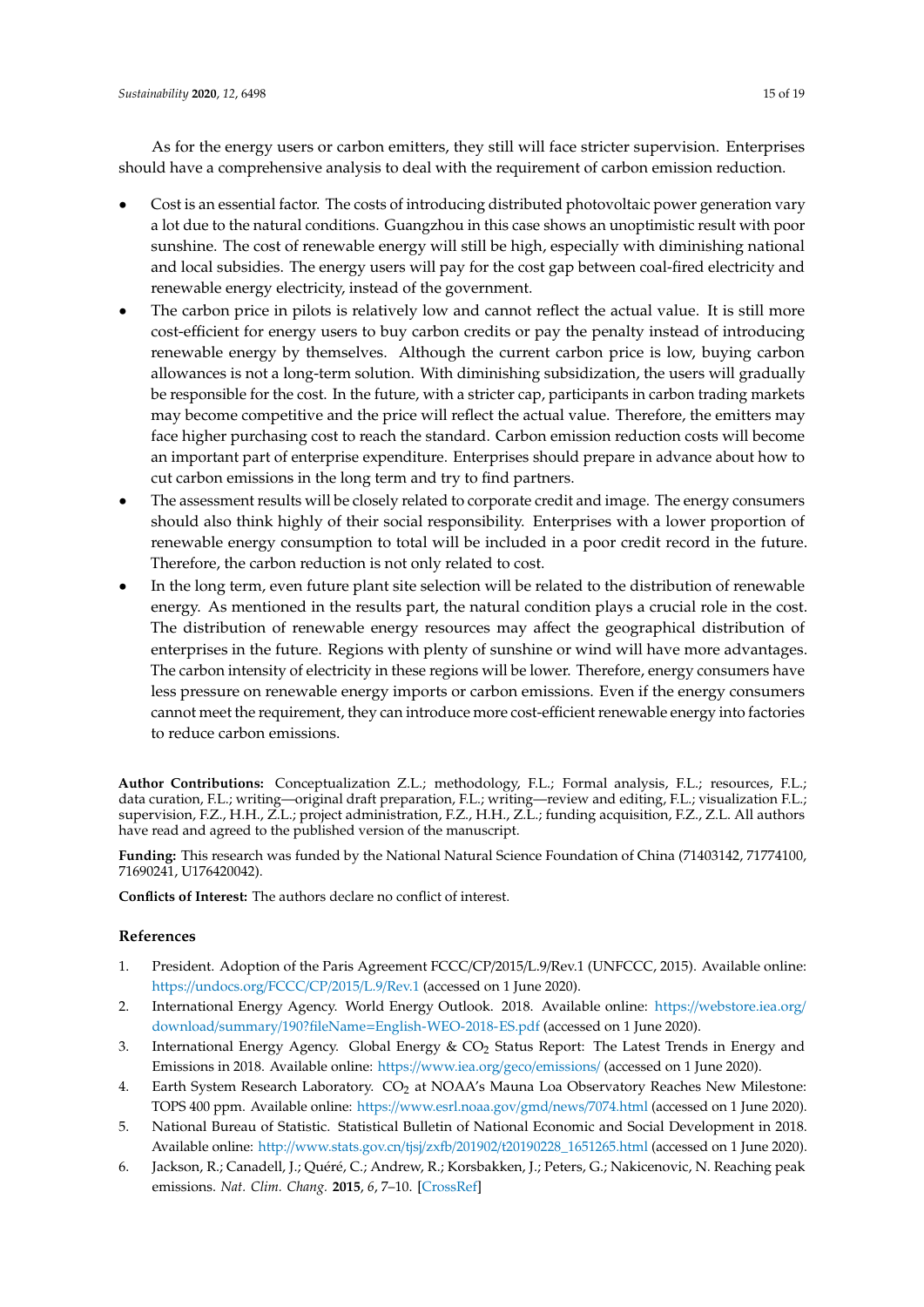- <span id="page-15-0"></span>7. European Commission. Available online: https://ec.europa.eu/eurostat/web/[climate-change](https://ec.europa.eu/eurostat/web/climate-change/data/database)/data/database (accessed on 1 June 2020).
- <span id="page-15-1"></span>8. European Commission. EU Emissions Trading System (EU ETS). Available online: https://[ec.europa.eu](https://ec.europa.eu/clima/policies/ets_en)/ clima/[policies](https://ec.europa.eu/clima/policies/ets_en)/ets\_en (accessed on 1 June 2020).
- <span id="page-15-2"></span>9. Martin, R.; Muuls, M.; Wagner, U. The impact of the EU ETS on regulated firms: What is the evidence after ten years? *Rev. Environ. Econ. Policy* **2016**, *10*, 129–148. [\[CrossRef\]](http://dx.doi.org/10.1093/reep/rev016)
- <span id="page-15-3"></span>10. Oestreich, A.M.; Tsiakas, I. Carbon Emissions and Stock Returns: Evidence from the EU Emissions Trading Scheme. *J. Bank. Financ.* **2015**, *58*, 294–308. [\[CrossRef\]](http://dx.doi.org/10.1016/j.jbankfin.2015.05.005)
- <span id="page-15-4"></span>11. European Commission. EU Emissions Trading System (EU ETS). Available online: https://[ec.europa.eu](https://ec.europa.eu/clima/policies/strategies/progress_en)/ clima/policies/strategies/[progress\\_en](https://ec.europa.eu/clima/policies/strategies/progress_en) (accessed on 1 June 2020).
- <span id="page-15-5"></span>12. Eurostat. Primary Production of Energy from Renewable Sources, EU-28, 1990–2017. Available online: http://[appsso.eurostat.ec.europa.eu](http://appsso.eurostat.ec.europa.eu/nui/show.do?dataset=nrg_bal_c&lang=en)/nui/show.do?dataset=nrg\_bal\_c&lang=en (accessed on 1 June 2020).
- <span id="page-15-6"></span>13. U.S. Energy Information Administration. Annual Energy Review. Available online: https://[www.eia.gov](https://www.eia.gov/totalenergy/data/annual/)/ [totalenergy](https://www.eia.gov/totalenergy/data/annual/)/data/annual/ (accessed on 1 June 2020).
- <span id="page-15-7"></span>14. U.S. Energy Information Administration. Annual Energy Outlook. 2019. Available online: https://[www.eia.](https://www.eia.gov/outlooks/aeo/pdf/aeo2019.pdf) gov/outlooks/aeo/pdf/[aeo2019.pdf](https://www.eia.gov/outlooks/aeo/pdf/aeo2019.pdf) (accessed on 1 June 2020).
- <span id="page-15-8"></span>15. California Energy Commission. California Electricity Data. Available online: https://[www.energy.ca.gov](https://www.energy.ca.gov/data-reports/california-power-generation-and-power-sources)/ data-reports/[california-power-generation-and-power-sources](https://www.energy.ca.gov/data-reports/california-power-generation-and-power-sources) (accessed on 1 June 2020).
- <span id="page-15-10"></span><span id="page-15-9"></span>16. Tollefson. Trump says no to climate pact. *Nature* **2017**, *8*, 198.
- 17. Weng, Q.; Xu, H. A review of China's carbon trading market. *Renew. Sustain. Energy Rev.* **2018**, *91*, 613–619. [\[CrossRef\]](http://dx.doi.org/10.1016/j.rser.2018.04.026)
- 18. Lo, A. Carbon emissions trading in China. *Nat. Clim. Chang.* **2012**, *2*, 765–766. [\[CrossRef\]](http://dx.doi.org/10.1038/nclimate1714)
- 19. Liu, L.; Chen, C.; Zhao, Y.; Zhao, E. China's carbon-emissions trading: Overview, challenges and future. *Renew. Sustain. Energy Rev.* **2015**, *49*, 254–266. [\[CrossRef\]](http://dx.doi.org/10.1016/j.rser.2015.04.076)
- 20. Zhang, D.; Karplus, V.; Cassisa, C.; Zhang, X. Emissions trading in China: Progress and prospects. *Energy Policy* **2014**, *75*, 9–16. [\[CrossRef\]](http://dx.doi.org/10.1016/j.enpol.2014.01.022)
- 21. Zhao, X.; Jiang, C.; Nie, D.; Chen, H. How to improve the market efficiency of carbon trading: A perspective of China. *Renew. Sustain. Energy Rev.* **2016**, *59*, 1229–1245. [\[CrossRef\]](http://dx.doi.org/10.1016/j.rser.2016.01.052)
- <span id="page-15-11"></span>22. Zhao, X.; Wu, L.; Li, A. Research on the efficiency of carbon trading market in China. *Renew. Sustain. Energy Rev.* **2017**, *79*, 1–8. [\[CrossRef\]](http://dx.doi.org/10.1016/j.rser.2017.05.034)
- <span id="page-15-12"></span>23. Shen, J.; Luo, C. Overall review of renewable energy subsidy policies in China – contradictions of intentions and effects. *Renew. Sustain. Energy Rev.* **2015**, *41*, 1478–1488. [\[CrossRef\]](http://dx.doi.org/10.1016/j.rser.2014.09.007)
- <span id="page-15-13"></span>24. Zeng, M.; Liu, X.; Li, N.; Xue, S. Overall review of renewable energy tariff policy in China: Evolution, implementation, problems and countermeasures. *Renew. Sustain. Energy Rev.* **2013**, *25*, 260–271.
- <span id="page-15-14"></span>25. Lo, K. A critical review of China's rapidly developing renewable energy end energy efficiency policies. *Renew. Sustain. Energy Rev.* **2014**, *29*, 508–516. [\[CrossRef\]](http://dx.doi.org/10.1016/j.rser.2013.09.006)
- 26. Liu, J. China's renewable energy law and policy: A critical review. *Renew. Sustain. Energy Rev.* **2019**, *99*, 212–219. [\[CrossRef\]](http://dx.doi.org/10.1016/j.rser.2018.10.007)
- 27. Wang, F.; Yin, H.; Li, S. China's renewable energy policy: Commitments and challenges. *Energy Policy* **2010**, *38*, 1872–1878. [\[CrossRef\]](http://dx.doi.org/10.1016/j.enpol.2009.11.065)
- <span id="page-15-15"></span>28. Zhang, M.; Zhou, D.; Zhou, P.; Chen, H. Optimal design of subsidy to stimulate renewable energy investments: The case of China. *Renew. Sustain. Energy Rev.* **2017**, *71*, 873–883. [\[CrossRef\]](http://dx.doi.org/10.1016/j.rser.2016.12.115)
- <span id="page-15-16"></span>29. Lin, B.; Li, J. Analyzing cost of grid-connection of renewable energy development in China. *Renew. Sustain. Energy Rev.* **2015**, *50*, 1373–1382. [\[CrossRef\]](http://dx.doi.org/10.1016/j.rser.2015.04.194)
- 30. Zhao, Z.; Chen, Y.; Thomson, J. Levelized cost of energy modeling for concentrated solar power projects: A China study. *Energy* **2017**, *120*, 117–127. [\[CrossRef\]](http://dx.doi.org/10.1016/j.energy.2016.12.122)
- <span id="page-15-17"></span>31. Yuan, J.; Sun, S.; Zhang, W.; Xiong, M. The economy of distributed PV in China. *Energy* **2014**, *78*, 939–949. [\[CrossRef\]](http://dx.doi.org/10.1016/j.energy.2014.10.091)
- <span id="page-15-18"></span>32. European Commission. Emissions Cap and Allowances. Available online: https://[ec.europa.eu](https://ec.europa.eu/clima/policies/ets/cap_en)/clima/ [policies](https://ec.europa.eu/clima/policies/ets/cap_en)/ets/cap\_en (accessed on 1 June 2020).
- <span id="page-15-19"></span>33. National Development and Reform Commission. Notice on Carbon Emissions Trading Pilot Work. 2011. Available online: http://www.ndrc.gov.cn/zcfb/zcfbtz/201201/[t20120113\\_456506.html](http://www.ndrc.gov.cn/zcfb/zcfbtz/201201/t20120113_456506.html) (accessed on 1 June 2020).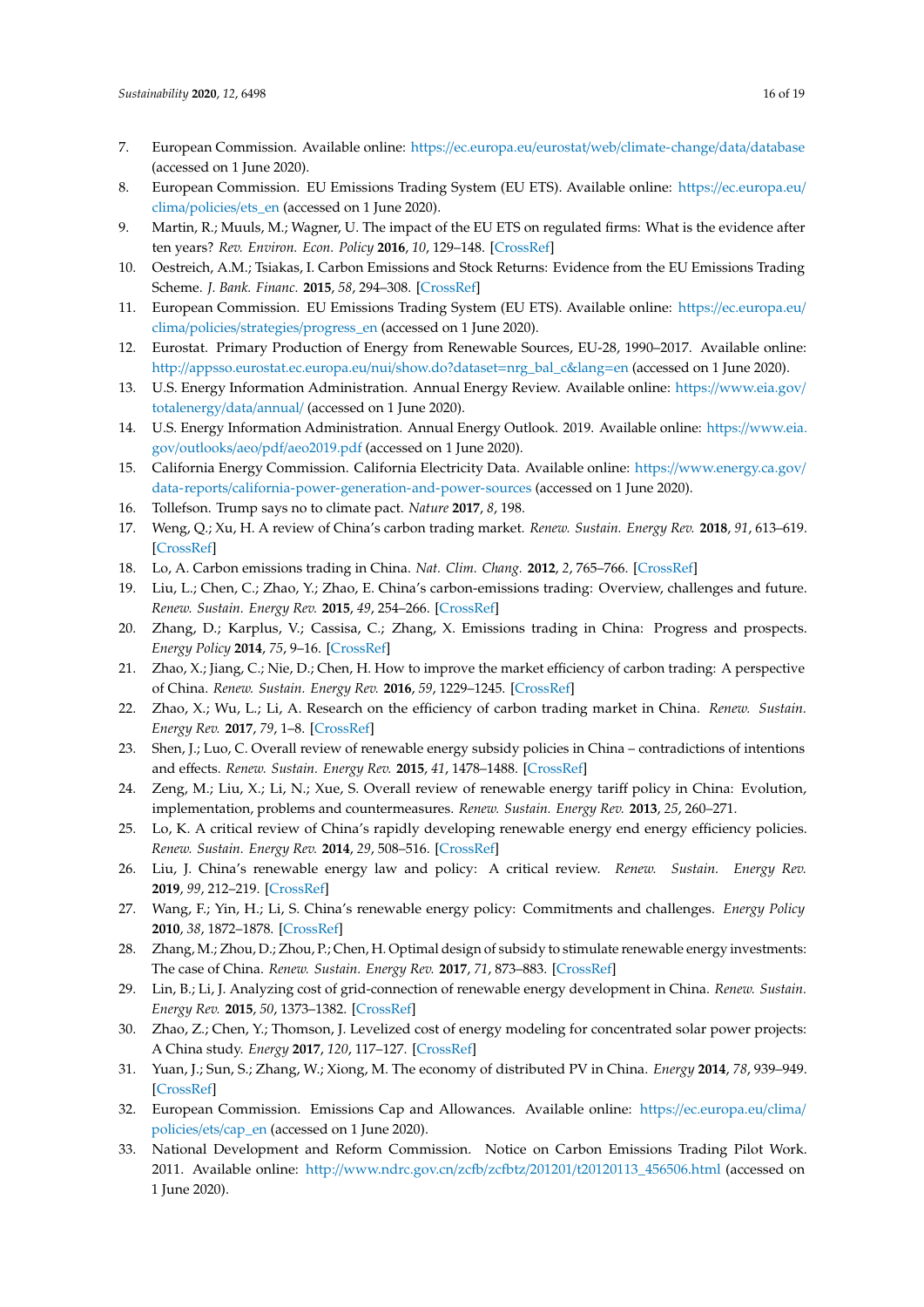- <span id="page-16-0"></span>34. China Beijing Environment Exchange. Annual Report of Beijing Carbon Market 2018. Available online: http://www.cbeex.com.cn/article/xxfw/xz/bjtscndhq/201903/[20190300062382.shtml](http://www.cbeex.com.cn/article/xxfw/xz/bjtscndhq/201903/20190300062382.shtml) (accessed on 1 June 2020).
- 35. Tianjin Municipal People's Government. Notice of Interim Measures for the Management of Carbon Emission Trading in Tianjin. Available online: http://[www.tj.gov.cn](http://www.tj.gov.cn/zw/zfgb/qk/2018/11_3412/201811/t20181108_3635676.html)/zw/zfgb/qk/2018/11\_3412/201811/ [t20181108\\_3635676.html](http://www.tj.gov.cn/zw/zfgb/qk/2018/11_3412/201811/t20181108_3635676.html) (accessed on 1 June 2020).
- 36. Shanghai Municipal Development & Reform Commission. List of Units Including Carbon Emission Trading in Quota Management in Shanghai (2016 Edition). Available online: http://[www.shanghai.gov.cn](http://www.shanghai.gov.cn/nw2/nw2314/nw2319/nw12344/u26aw50256.html)/nw2/ nw2314/nw2319/nw12344/[u26aw50256.html](http://www.shanghai.gov.cn/nw2/nw2314/nw2319/nw12344/u26aw50256.html) (accessed on 1 June 2020).
- 37. Chongqing Development and Reform Commission. Detailed Rules for the Management of Carbon Emission Quotas in Chongqing. Available online: http://[fzggw.cq.gov.cn](http://fzggw.cq.gov.cn/c/2014-05-29/521437.shtml)/c/2014-05-29/521437.shtml (accessed on 1 June 2020).
- 38. Hubei Provincial Development and Reform Commission. Carbon Emission Quota Allocation Scheme of Hubei Province in 2017. Available online: http://[fgw.hubei.gov.cn](http://fgw.hubei.gov.cn/ywcs2016/qhc/tztgqhc/gwqhc/201403/t20140327_76425.shtml)/ywcs2016/qhc/tztgqhc/gwqhc/201403/ [t20140327\\_76425.shtml](http://fgw.hubei.gov.cn/ywcs2016/qhc/tztgqhc/gwqhc/201403/t20140327_76425.shtml) (accessed on 1 June 2020).
- 39. Guangdong Development and Reform Commission. Implementation Plan of Carbon Emission Quota Allocation in Guangdong Province in 2018. Available online: http://[zwgk.gd.gov.cn](http://zwgk.gd.gov.cn/006939756/201807/t20180725_774704.html)/006939756/201807/ [t20180725\\_774704.html](http://zwgk.gd.gov.cn/006939756/201807/t20180725_774704.html) (accessed on 1 June 2020).
- 40. Shenzhen Government. Interim Measures for the Management of Carbon Emission Trading in Shenzhen. Available online: http://www.sz.gov.cn/zfgb/2014/gb876/201404/[t20140402\\_2335498.htm](http://www.sz.gov.cn/zfgb/2014/gb876/201404/t20140402_2335498.htm) (accessed on 1 June 2020).
- <span id="page-16-1"></span>41. Fujian Development and Reform Commission. Fujian Carbon Emission Quota Allocation Scheme for 2017. Available online: http://fgw.fujian.gov.cn/xxgk/gsgg/201807/[t20180730\\_3595807.htm](http://fgw.fujian.gov.cn/xxgk/gsgg/201807/t20180730_3595807.htm) (accessed on 1 June 2020).
- <span id="page-16-2"></span>42. National Development and Reform Commission, National Energy Administration. Guarantee Mechanism of Renewable Energy Power Consumption. Available online: http://[zfxxgk.nea.gov.cn](http://zfxxgk.nea.gov.cn/auto87/201905/t20190515_3662.htm)/auto87/201905/ [t20190515\\_3662.htm](http://zfxxgk.nea.gov.cn/auto87/201905/t20190515_3662.htm) (accessed on 1 June 2020).
- <span id="page-16-3"></span>43. National Energy Administration. Briefing on 2016 National Monitoring and Evaluation of Renewable Energy Power Development. Available online: http://zfxxgk.nea.gov.cn/auto87/201704/[t20170418\\_2773.htm](http://zfxxgk.nea.gov.cn/auto87/201704/t20170418_2773.htm) (accessed on 1 June 2020).
- <span id="page-16-4"></span>44. National Energy Administration. Briefing on 2017 National Monitoring and Evaluation of Renewable Energy Power Development. Available online: http://zfxxgk.nea.gov.cn/auto87/201805/[t20180522\\_3179.htm](http://zfxxgk.nea.gov.cn/auto87/201805/t20180522_3179.htm) (accessed on 1 June 2020).
- <span id="page-16-5"></span>45. Zhang, S. Analysis of DSPV (distributed solar PV) power policy in China. *Energy* **2016**, *98*, 92–100. [\[CrossRef\]](http://dx.doi.org/10.1016/j.energy.2016.01.026)
- 46. Yang, C.; Ge, Z. Dynamic feed-in tariff pricing model of distributed photovoltaic generation in China. *Energy Procedia* **2018**, *152*, 27–32. [\[CrossRef\]](http://dx.doi.org/10.1016/j.egypro.2018.09.054)
- <span id="page-16-6"></span>47. He, Y.; Pang, Y.; Li, X.; Zhang, M. Dynamic subsidy model of photovoltaic distributed generation in China. *Renew. Energy* **2018**, *118*, 555–564. [\[CrossRef\]](http://dx.doi.org/10.1016/j.renene.2017.11.042)
- <span id="page-16-7"></span>48. China Electricity Council. List of Basic Data of Electricity Statistics 2010–2017. Available online: http://[www.cec.org.cn](http://www.cec.org.cn/yaowenkuaidi/2018-06-14/181767.html)/yaowenkuaidi/2018-06-14/181767.html (accessed on 1 June 2020).
- 49. National Energy Administration. Statistics of China's electric power industry in 2018. Available online: http://www.nea.gov.cn/2019-01/18/[c\\_137754977.htm](http://www.nea.gov.cn/2019-01/18/c_137754977.htm) (accessed on 1 June 2020).
- 50. National Development and Reform Commission. National Energy Administration. 13th Five-Year Plan for Energy Development. 2016. Available online: http://[www.gov.cn](http://www.gov.cn/xinwen/2017-01/17/5160588/files/595b9ac5f61d46c4828b99404578eba5.pdf)/xinwen/2017-01/17/5160588/files/ [595b9ac5f61d46c4828b99404578eba5.pdf](http://www.gov.cn/xinwen/2017-01/17/5160588/files/595b9ac5f61d46c4828b99404578eba5.pdf) (accessed on 1 June 2020).
- <span id="page-16-8"></span>51. China Energy Research Society. *China Energy Outlook 2030*; Economy & Management Publishing House: Beijing, China, 2016; pp. 210–211.
- <span id="page-16-9"></span>52. Xia, D.; Ren, Y.; Shi, L. Measurement of life-cycle carbon equivalent emissions of coal-energy chain. *Stat. Res.* **2010**, *27*, 82–89.
- <span id="page-16-10"></span>53. Zhou, G.; Ou, X.; Zhang, X. Development of electric vehicles use in China: A study from the perspective of life-cycle energy consumption and greenhouse gas emissions. *Energy Policy* **2013**, *59*, 875–884. [\[CrossRef\]](http://dx.doi.org/10.1016/j.enpol.2013.04.057)
- 54. Cai, W.; Wang, C.; Wang, K.; Zhang, Y.; Chen, J. Scenario analysis on CO<sub>2</sub> emissions reduction potential in China's electricity sector. *Energy Policy* **2007**, *35*, 6445–6456. [\[CrossRef\]](http://dx.doi.org/10.1016/j.enpol.2007.08.026)
- <span id="page-16-11"></span>55. Li, X.; Chalvatzis, K.J.; Pappas, D. China's electricity emission intensity in 2020—An analysis at provincial level. *Energy Procedia* **2017**, *142*, 2779–2785. [\[CrossRef\]](http://dx.doi.org/10.1016/j.egypro.2017.12.421)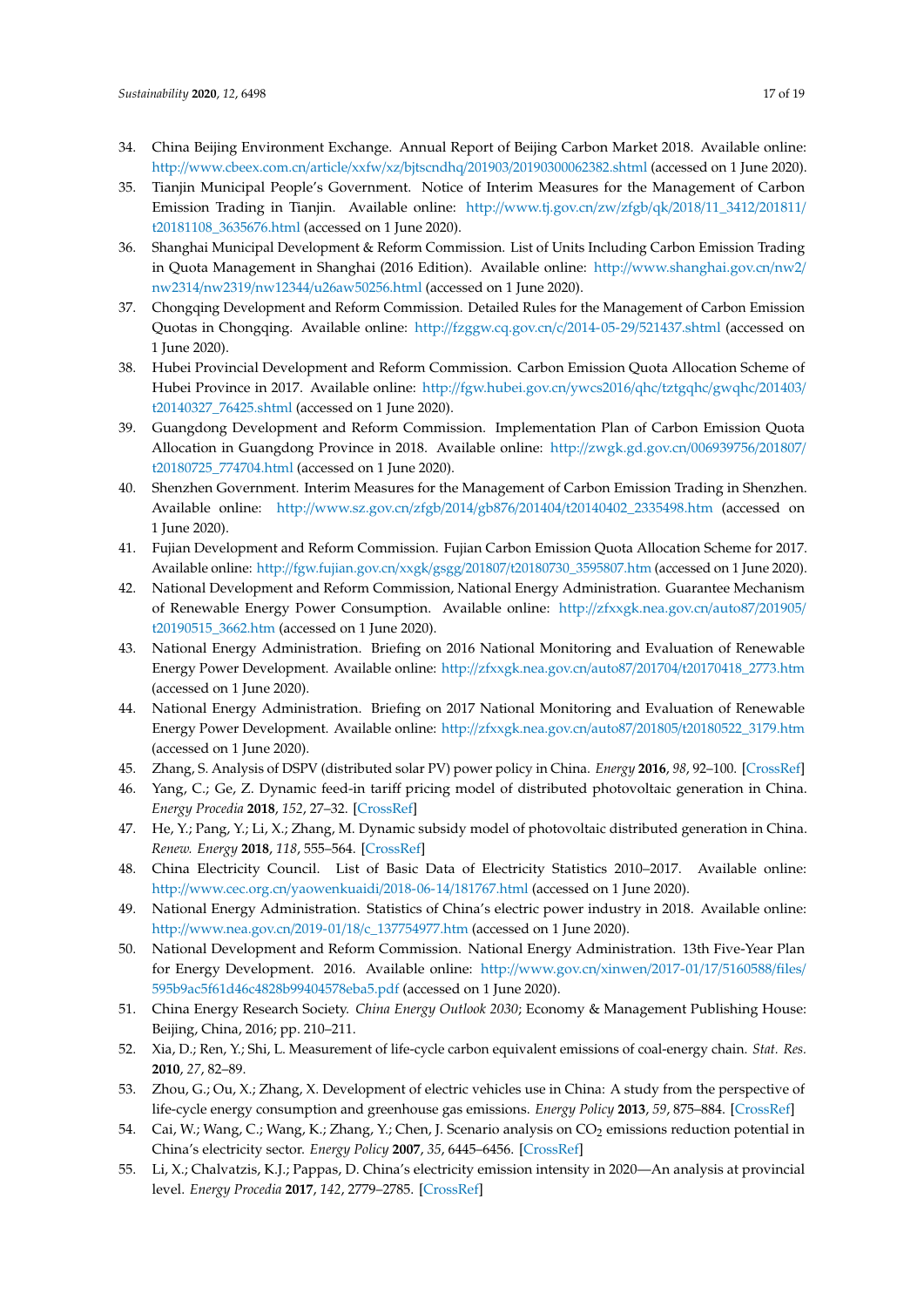- 56. Feng, K.; Hubacek, K.; Siu, Y.; Li, X. The energy and water nexus in Chinese electricity production: A hybrid life cycle analysis. *Renew. Sustain. Energy Rev.* **2014**, *39*, 342–355. [\[CrossRef\]](http://dx.doi.org/10.1016/j.rser.2014.07.080)
- 57. Li, X.; Feng, K.; Siu, Y.; Hubacek, K. Energy-water nexus of wind power in China: The balancing act between CO<sup>2</sup> emissions and water consumption. *Energy Policy* **2012**, *45*, 440–448. [\[CrossRef\]](http://dx.doi.org/10.1016/j.enpol.2012.02.054)
- 58. Wang, Y.; Sun, T. Life cycle assessment of  $CO<sub>2</sub>$  emissions from wind power plants: Methodology and case studies. *Renew. Energy* **2012**, *43*, 30–36. [\[CrossRef\]](http://dx.doi.org/10.1016/j.renene.2011.12.017)
- <span id="page-17-0"></span>59. Aden, N.; Marty, A.; Muller, M. *Comparative Life-Cycle Assessment of Non-Fossil Electricity Generation Technologies: China 2030 Scenario Analysis*; CE 268E Civil Systems and the Environment: Berkeley, CA, USA, 2010.
- <span id="page-17-1"></span>60. Gu, B.; Tan, X.; Zeng, Y.; Mu, Z. CO<sub>2</sub> emission reduction potential in China's electricity sector: Scenario analysis based on LDMI Decomposition. *Energy Procedia* **2015**, *75*, 2436–2447. [\[CrossRef\]](http://dx.doi.org/10.1016/j.egypro.2015.07.210)
- 61. Ou, X.; Yan, X.; Zhang, X. Life-cycle energy consumption and greenhouse gas emissions for electricity generation and supply in China. *Appl. Energy* **2011**, *88*, 289–297. [\[CrossRef\]](http://dx.doi.org/10.1016/j.apenergy.2010.05.010)
- <span id="page-17-2"></span>62. Hao, H.; Cheng, X.; Liu, Z.; Zhao, F. Electric vehicles for greenhouse gas reduction in China: A cost-effectiveness analysis. *Transp. Res. Part D Transp. Environ.* **2017**, *56*, 68–84. [\[CrossRef\]](http://dx.doi.org/10.1016/j.trd.2017.07.025)
- <span id="page-17-3"></span>63. Branker, K.; Pathak, M.; Pearce, J. A review of solar photovoltaic levelized cost of electricity. *Renew. Sustain. Energy Rev.* **2011**, *15*, 4470–4482. [\[CrossRef\]](http://dx.doi.org/10.1016/j.rser.2011.07.104)
- 64. Zou, H.; Du, H.; Ren, J.; Sovacool, B.; Zhang, Y.; Mao, G. Market dynamics, innovation, and transition in China's solar photovoltaic (PV) industry: A critical review. *Renew. Sustain. Energy Rev.* **2017**, *69*, 197–206. [\[CrossRef\]](http://dx.doi.org/10.1016/j.rser.2016.11.053)
- <span id="page-17-4"></span>65. Kayser, Dirk. Solar photovoltaic projects in China: High investment risks and the need for institutional response. *Appl. Energy* **2016**, *174*, 144–152. [\[CrossRef\]](http://dx.doi.org/10.1016/j.apenergy.2016.04.089)
- <span id="page-17-5"></span>66. Rodrigues, S.; Chen, X.; Morgado-Dias, F. Economic analysis of photovoltaic systems for the residential market under China's new regulation. *Energy Policy* **2017**, *101*, 467–472. [\[CrossRef\]](http://dx.doi.org/10.1016/j.enpol.2016.10.039)
- <span id="page-17-7"></span>67. Ouyang, X.; Lin, B. Levelized cost of electricity (LCOE) of renewable energies and required subsidies in China. *Energy Policy* **2014**, *70*, 64–73. [\[CrossRef\]](http://dx.doi.org/10.1016/j.enpol.2014.03.030)
- <span id="page-17-6"></span>68. Lai, C.; McCulloch, M. Levelized cost of electricity for solar photovoltaic and electrical energy storage. *Appl. Energy* **2017**, *190*, 191–203. [\[CrossRef\]](http://dx.doi.org/10.1016/j.apenergy.2016.12.153)
- <span id="page-17-8"></span>69. Wang, Y.; Zhou, S.; Huo, H. Cost and CO<sub>2</sub> reductions of solar photovoltaic power generation in China: Perspectives for 2020. *Renew. Sustain. Energy Rev.* **2014**, *39*, 370–380. [\[CrossRef\]](http://dx.doi.org/10.1016/j.rser.2014.07.027)
- <span id="page-17-15"></span>70. Zhang, F.; Deng, H.; Margolis, R.; Su, J. Analysis of distributed-generation photovoltaic deployment, installation time and cost, market barriers, and policies in China. *Energy Policy* **2015**, *81*, 43–55. [\[CrossRef\]](http://dx.doi.org/10.1016/j.enpol.2015.02.010)
- <span id="page-17-10"></span>71. Hanqiao, S.; Ji, Z.; Wei, Z. Economy and policy analysis of distributed photovoltaic generation. *Electr. Power Constr.* **2014**, *35*, 51–57.
- <span id="page-17-16"></span>72. Rigter, J.; Vidican, G. Cost and optimal feed-in tariff for small scale photovoltaic systems in China. *Energy Policy* **2010**, *38*, 6989–7000. [\[CrossRef\]](http://dx.doi.org/10.1016/j.enpol.2010.07.014)
- <span id="page-17-11"></span>73. Peng, P.; Shao, L.; Yu, G.; Lou, X.; Shao, Y.; Sun, J. Economic comparison of distributed grid-connected photovoltaic generation with different business models. In Proceedings of the 2016 IEEE International Conference on Power and Renewable Energy (ICPRE), Shanghai, China, 21–23 October 2016; pp. 585–588.
- <span id="page-17-12"></span>74. Yang, C.; Yao, R.; Zhou, K. Forecasting of electricity price subsidy based on installed cost of distributed photovoltaic in China. *Energy Procedia* **2019**, *158*, 3393–3398. [\[CrossRef\]](http://dx.doi.org/10.1016/j.egypro.2019.01.943)
- <span id="page-17-9"></span>75. National Energy Administration. Available online: http://www.nea.gov.cn/2018-04/13/[c\\_137108373.htm](http://www.nea.gov.cn/2018-04/13/c_137108373.htm) (accessed on 1 June 2020).
- <span id="page-17-13"></span>76. Beijing Municipal Bureau of Finance. Beijing Municipal Commission of Development and Reform. Beijing Distributed Photovoltaic Power Incentive Fund Management Measures. Available online: http://[www.](http://www.beijing.gov.cn/zfxxgk/110011/2015nywdt52/2015-08/26/content_610997.shtml) beijing.gov.cn/zfxxgk/110011/2015nywdt52/2015-08/26/[content\\_610997.shtml](http://www.beijing.gov.cn/zfxxgk/110011/2015nywdt52/2015-08/26/content_610997.shtml) (accessed on 1 June 2020).
- <span id="page-17-14"></span>77. Shanghai Municipal Development & Reform Commission. Shanghai Municipal Finance Bureau. Supporting Measures for Special Funds for Renewable Energy and New Energy Development in Shanghai. Available online: http://[www.shanghai.gov.cn](http://www.shanghai.gov.cn/nw2/nw2314/nw2319/nw12344/u26aw15966.html)/nw2/nw2314/nw2319/nw12344/u26aw15966.html (accessed on 1 June 2020).